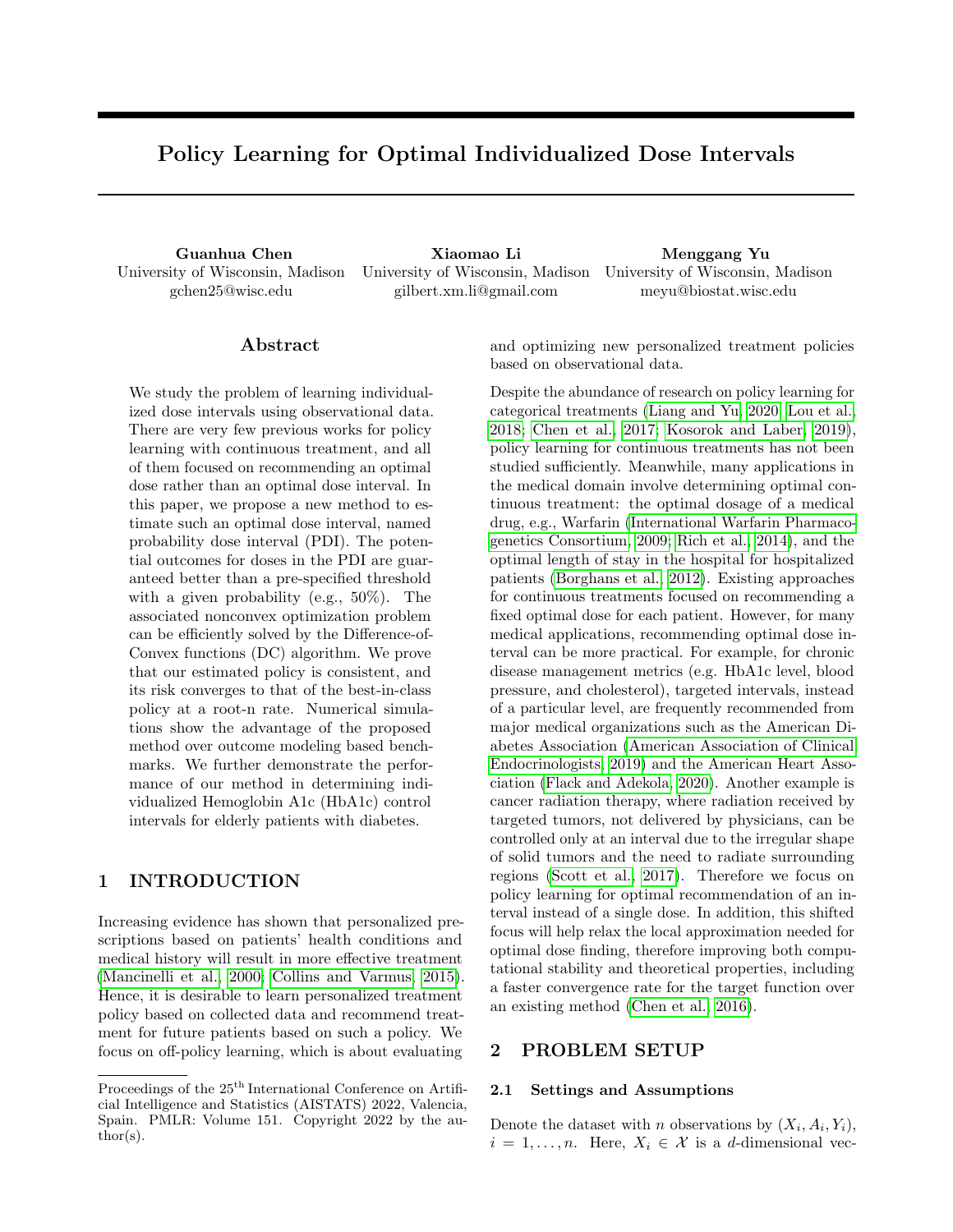tor representing patient-level covariates.  $A_i \in \mathcal{A} \equiv$  $[a_L, a_U]$  is the observed treatment dose whose range has the lower and upper bounds  $(a<sub>L</sub>$  and  $a<sub>U</sub>)$ .  $Y<sub>i</sub>$  is the observed outcome from receiving  $A_i$ . We adopt the well-known potential outcome notation in causal inference [\(Imbens and Rubin, 2015\)](#page-9-7) to articulate our research problem. For any dose  $a \in \mathcal{A}$ , the potential outcome  $Y_i(a)$  is the outcome that would have been observed if patient *i* received treatment *a*. Note that when  $A_i = a$ , naturally  $Y_i = Y_i(a)$  by the causal consistency assumption [\(Imbens and Rubin, 2015\)](#page-9-7). An individualized policy or dose assignment rule is a functional  $f(X) : \mathcal{X} \to \mathcal{A}$ . For simplicity of presentation, we assume bigger  $Y(a)$  is better. The optimal policy is the one that maximizes the policy value  $V(f) \equiv E[Y(f(X))]$ . To estimate this causal quantity using the observed data, we adopt the following three commonly assumed conditions [\(Imbens and Ru](#page-9-7)[bin, 2015\)](#page-9-7): 1) the stable unit treatment value assumption (SUTVA); 2) the no unmeasured confounding assumption:  $Y(a) \perp A \mid X$ ; and 3) the positivity assumption which assumes  $P(A = a|X) > 0$  for all  $a \in \mathcal{A}$ .  $P(A = a|X)$  is known as the (generalized) propensity score function that models the treatment assignment mechanism [\(Imbens and Rubin, 2015\)](#page-9-7).

An Individualized Dose Interval (IDI) is desirable for a patient if the doses inside the interval are more likely associated with better outcomes than doses outside the interval. Each IDI is therefore connected with a threshold S that separates good outcomes from bad ones for the patient. In addition, a confidence probability  $\alpha$  reflects how strongly the desirable interval is associated with the good outcomes. Specifically, let  $f_L(x)$  and  $f_U(x)$  be the lower and upper bounds of the IDI for a patient with covariates  $x$  such that  $a_L \le f_L(x) \le f_U(x) \le a_U, \ \forall x \in \mathcal{X}$ . Then, we define a level- $\alpha$  Probability Dose Interval (PDI) as follows:

$$
PDI_{\alpha}(x) \equiv [f_L(x), f_U(x)] : \forall a \in [f_L(x), f_U(x)],
$$
  

$$
P\{Y(a) > S|x\} \ge \alpha.
$$
 (1)

If a clinician follows the PDI recommendation when treating a patient with covariates  $x$ , the patient is guaranteed to have the outcome above S with a probability of at least  $\alpha$ .

### 2.2 Related work

Indirect methods: Indirect methods for estimating treatment rules are based on outcome modeling [\(Zhao](#page-10-0) [et al., 2009;](#page-10-0) [Moodie et al., 2012;](#page-9-8) [Chakraborty and](#page-8-6) [Moodie, 2013\)](#page-8-6). This framework has two steps. The first step models the conditional expectation of the outcome given the treatment and covariates,  $E(Y|A, X)$ . The models can be parametric such as regression with Lasso-type regularization [\(Tibshirani, 1996\)](#page-9-9), or nonparametric such as regression tree [\(Breiman et al., 1984;](#page-8-7) [Breiman, 2001\)](#page-8-8) and Support Vector Machine [\(Stein](#page-9-10)[wart and Christmann, 2008;](#page-9-10) [Vapnik, 2013\)](#page-10-1). In the second step, the treatment option which maximizes the conditional expection in the first step is set as the optimal treatment. For most cases, the second step involves numerical optimization such as grid search due to lack of close-form solutions. Since there are no existing approaches for PDI learning, we propose the following indirect PDI learning approach to serve as a benchmark. In particular, the first step for indirect PDI learning would construct an outcome model to estimate the conditional probability  $P(Y > S | A = a, X = x)$ , for example, based on a classifier for predicting the binary label  $I{Y > S}$  using A and X. Subsequently, a grid search for doses is done to identify the dose interval where the predicted conditional probability is greater than the confidence level  $\alpha$ . It has been noted in binary treatment settings that solutions from the indirect methods can be unstable due to the need to model  $P(Y > S | A = a, X = x)$  for all a and x [\(Kosorok and](#page-9-3) [Laber, 2019\)](#page-9-3). Furthermore, the grid search step could be computationally challenging.

Direct methods: On the other hand, for optimal policy learning with categorical treatments, direct methods have been developed to learn the optimal policy directly, without using the outcome modeling. These approaches [\(Moodie et al., 2009;](#page-9-11) [Xu et al., 2015;](#page-10-2) [Lou et al., 2018;](#page-9-2) [Chen et al., 2017;](#page-8-1) [Liang and Yu, 2020\)](#page-9-1) are believed to have better performance when signal-to-noise ratio is low. For learning optimal policy for continuous treatments, [Chen et al.](#page-8-5) [\(2016\)](#page-8-5) proposed an outcome weighted learning (O-learning) method which is based on a weighted regression. In particular, O-learning maximizes the value function associated with a policy f: i.e.  $f_{opt} = \text{argmax}_f V(f)$  with  $V(f) = E[Y(f(X))].$ Furthermore, [Chen et al.](#page-8-5) [\(2016\)](#page-8-5) and other direct methods [\(Kallus and Zhou, 2018;](#page-9-12) [Bica et al., 2020;](#page-8-9) [Sondhi](#page-9-13) [et al., 2020;](#page-9-13) [Zhu et al., 2020;](#page-10-3) [Schulz and Moodie, 2020;](#page-9-14) [Zhou et al., 2021\)](#page-10-4) use inverse probability weighted (IPW) or augmented IPW estimators of the value function to address confounding issues by reweighting the observational data to mimic randomized trials. However, none of these approaches are directly applicable for the PDI problem.

# 3 DIRECT POLICY LEARNING FOR PDI

Because the recommended dose interval needs to satisfy probability constraint  $P(Y(a) > S | X = x) \ge \alpha$  for  $a \in \text{PDI}_{\alpha}(x)$ , maximizing the associated value function for a dose interval becomes less intuitive. Instead,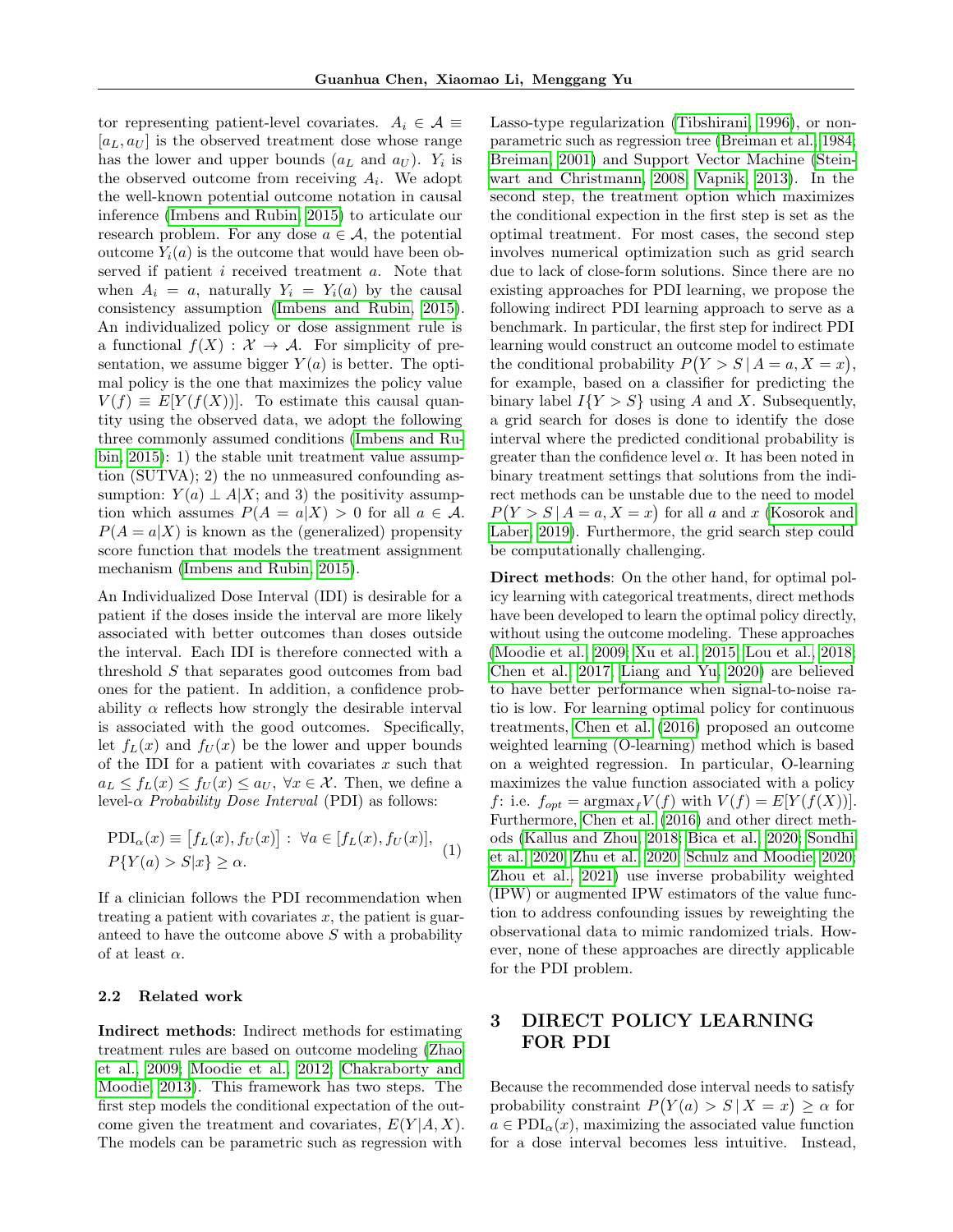we propose a loss function such that the estimated optimal policy that minimizes the loss function would (asymptotically) satisfy the constraint.

There are two types of errors that an PDI can incur. When a patient receives a dose inside the PDI,  $a \in$  $PDI_{\alpha}(x)$ , but has an outcome below the threshold,  $Y(a) < S$ . It presents a false-positive error. On the other hand, when the patient receives a dose outside the interval,  $a \notin \mathrm{PDI}_{\alpha}(x)$ , but has an outcome above the threshold,  $Y(a) > S$ . It presents a false-negative error. The goal is to minimize these two errors. Instead of working with a multi-objective optimization problem, we use  $\alpha$  to balance the magnitudes of the two errors and work with the weighted sum, that is,  $\alpha I(Y(a) \leq$  $S, a \in \text{PDI}_{\alpha}(x) \} + (1 - \alpha)I\{Y(a) > S, a \notin \text{PDI}_{\alpha}(x)\}.$ This weighted sum leads to nice theoretical guarantee of the resulting interval for our proposed method as we demonstrate in Section [4](#page-4-0) below.

The indirect methods rely on modeling the outcome Y to predict  $I(Y(a) > S)$ . Instead, we circumvent modeling of the outcome and directly minimize the above error based on observed data. Specifically, we consider the following risk function for minimization to obtain an estimate for  $PDI_{\alpha}(x)$  with any given  $\alpha$ , and S.

<span id="page-2-0"></span>
$$
E\left[\left\{\alpha I(Y \le S)I(A \in \mathrm{PDI}_{\alpha}(X))\right.\right.+(1-\alpha)I(Y > S)I(A \notin \mathrm{PDI}_{\alpha}(X))\right\}\frac{1}{P(A \mid X)}\right]^{(2)}
$$

Here  $P(A | X)$  is the generalized propensity score account for possible nonrandom treatment assignment in observational studies.

Under mild conditions, the minimizer of the risk func-tion [\(2\)](#page-2-0) becomes an interval  $[f_L(x), f_U(x)]$  where  $f_L(x)$ and  $f_U(x)$  are boundary functions that minimize the following risk

<span id="page-2-1"></span>
$$
R(f_L, f_U) = E\left[\left\{\alpha I(Y \le S)I(A \in [f_L(X), f_U(X)])\right.\right.\\
\left. + (1 - \alpha)I(Y > S)I(A \notin [f_L(X), f_U(X)])\right\}\frac{1}{P(A \mid X)}\right]
$$
\n(3)

In cases when Conditions C1 and C2 defined in Section [4](#page-4-0) are satisfied, then only the lower bound is needed to separate the desirable doses from the undesirable doses, i.e.,  $PDI_{\alpha}(x) = [f_L(X), a_U].$  Accordingly, we just need to minimize the following to estimate  $f_L(x)$ .

<span id="page-2-2"></span>
$$
R(f_L) = E\left[\left\{\alpha I(Y \le S)I\left(A \in [f_L(X), a_U]\right) + (1 - \alpha)I(Y > S)I\left(A \in [a_L, f_L(X)]\right)\right\}\frac{1}{P(A \mid X)}\right]
$$
\n
$$
(4)
$$

The functional forms for the boundary functions  $f_L(x)$ and  $f_U(x)$  can be chosen quite flexibly in principle, as in many machine learning approaches. In practice, one may put some some smoothness conditions on them for given  $x$  to ensure that a small perturbation of  $x$  will not lead to a dramatic change in the resulting PDI.

### 3.1 Non-Convex Surrogate Loss Relaxation

As in the classical classification tasks, it is difficult to directly optimize the empirical risk due to the discontinuity of indicator functions in [\(3\)](#page-2-1) and [\(4\)](#page-2-2). Surrogate loss functions have been proposed to replace the indicator functions as long as the surrogate loss functions satisfy certain conditions such as Fisher consistency. Note that unbounded loss functions such as the hinge loss are not good options here as demonstrated in the optimal dose problem [\(Chen et al., 2016\)](#page-8-5). The reason is due to the sensitivity of the solution of the unbounded surrogate loss to outliers, that is, to observations whose received doses are far from the optimal bounds. Therefore we propose a truncated hinge loss as a surrogate similar to [Chen et al.](#page-8-5) [\(2016\)](#page-8-5). Such non-convex surrogate losses have also been used in robust SVM [\(Wu](#page-10-5) [and Liu, 2007\)](#page-10-5).

The risk function [\(4\)](#page-2-2) of the one-sided  $PDI_{\alpha}(X)$  after relaxation is as follows. See Figure [1](#page-3-0) for a graphical representation.

<span id="page-2-3"></span>
$$
R_{\epsilon}(f_L) = E\left[\left\{\alpha I(Y \le S)\Psi_{\epsilon}(A, f_L) + (1-\alpha)I(Y > S)\Psi_{\epsilon}(f_L, A)\right\}\frac{1}{P(A|X)}\right] \tag{5}
$$

where  $\Psi_{\epsilon}(a,b) = min{\epsilon^{-1}(a-b)_+,1}.$  Note that  $\Psi_{\epsilon}(a, b) = \Psi_{\epsilon,1}(a, b) - \Psi_{\epsilon,2}(a, b)$ , where  $\Psi_{\epsilon,1}(a, b) =$  $\{\epsilon^{-1}(a-b)\}_+$  and  $\Psi_{\epsilon,2}(a,b) = \{\epsilon^{-1}(a-b)-1\}_+$  are convex.

The risk function [\(3\)](#page-2-1) of the two-sided  $PDI_{\alpha}(X)$  after relaxation is as follows.

$$
R_{\epsilon}(f_L, f_U) = E\left[\left\{\alpha I(Y \le S)\Psi_{\epsilon}^{in}(f_L, A, f_U) + (1-\alpha)I(Y > S)\Psi_{\epsilon}^{out}(f_L, A, f_U)\right\}\frac{1}{P(A|X)}\right] \tag{6}
$$

where

$$
\Psi_{\epsilon}^{in}(a,b,c) = \begin{cases}\n0, & b < a < c \\
(b-a)/\epsilon, & a < b < a + \epsilon < c \\
1, & a + \epsilon < b < c - \epsilon \text{ , and} \\
(c-b)/\epsilon, & a < c - \epsilon < b < c \\
0, & a < c < b\n\end{cases}
$$
\n
$$
\Psi_{\epsilon}^{out}(a,b,c) = 1 - \Psi_{\epsilon}^{in}(a,b,c).
$$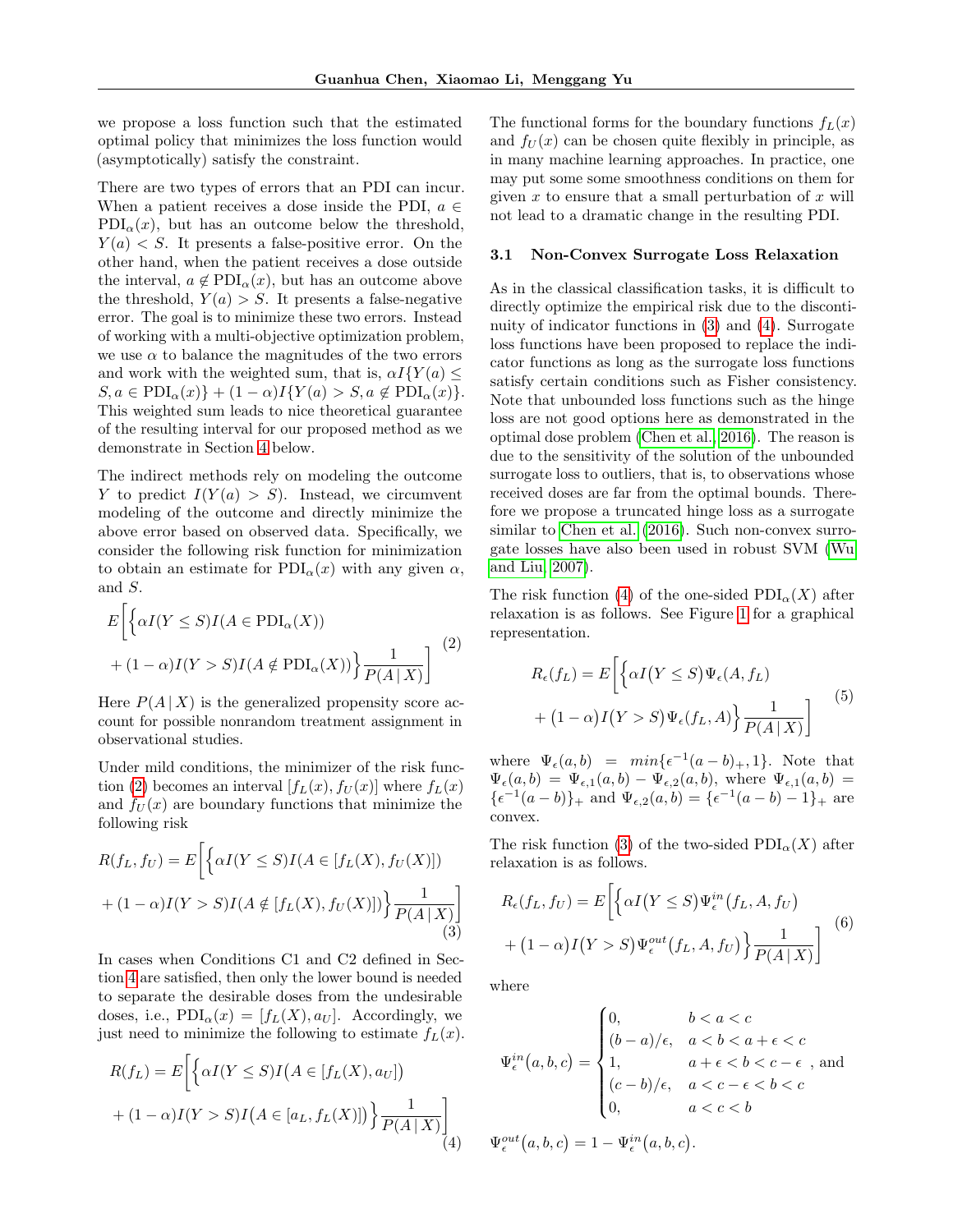

<span id="page-3-0"></span>Figure 1: Loss Functions  $\Psi_{\epsilon}, \Psi_{\epsilon,1}$  and  $\Psi_{\epsilon,2}$ 

#### 3.2 DC Algorithm for One-sided PDI

Assume that  $f<sub>L</sub>$  belongs to a reproducing kernel Hilbert space (RKHS)  $H$  [\(Shawe-Taylor et al., 2004\)](#page-9-15). We propose minimizing the following regularized empirical risk of  $R_{\epsilon}(f_L)$  corresponding to [\(5\)](#page-2-3):

$$
\hat{f}_{L,n} = \arg \min_{f_L \in \mathcal{H}} \sum_{i=1}^n \left[ \left\{ \alpha I(Y_i \le S) \Psi_{\epsilon}(A_i, f_L(X_i)) + (1 - \alpha) I(Y_i > S) \Psi_{\epsilon}(f_L(X_i), A_i) \right\} \frac{1}{P(A_i | X_i)} \right] + \frac{\lambda_n}{2} ||f_L||_{\mathcal{H}},
$$
\n(7)

where the regularization term  $\frac{\lambda_n}{2} ||f_L||^2_{\mathcal{H}}$  penalizes the complexity of  $f_L$  and  $\|\cdot\|_{\mathcal{H}}^2$  is a norm defined in  $\mathcal{H}$ .

Optimizing such an objective function is challenging due to the nonconvexity of the loss function. We adopt the Difference-of-Convex-functions (DC) algorithm [\(Le Thi Hoai and Tao, 1997\)](#page-9-16) to iteratively solve a series of convex minimization problems. For simplicity, assume  $f_L(X_i; \mathbf{v}) = \sum_{j=1}^n v_j k(X_i, X_j) + v_0$ where  $k$  is the reproducing kernel of  $H$  and denote  $\mathbf{v} = (v_1, \ldots, v_n, v_0)$  for the unknown parameters. We can write the regularized empirical risk in [\(7\)](#page-3-1) as

$$
\mathcal{L}(\mathbf{v}) \equiv \sum_{i=1}^{n} \left[ \left\{ \alpha I(Y_i \leq S) \Psi_{\epsilon} (A_i, f_L(X_i; \mathbf{v})) + (1 - \alpha) I(Y_i > S) \Psi_{\epsilon} (f_L(X_i; \mathbf{v}), A_i) \right\} \frac{1}{P(A_i|X_i)} \right] + \frac{\lambda_n}{2} \mathbf{v}^\top \mathbf{K} \mathbf{v}
$$
\n(8)

where **K** is a  $n \times n$  matrix with  $k(X_i, X_j)$  (i =  $1 \dots n; j = 1, \dots, n$  as its elements. Let  $\mathcal{L}_1(\mathbf{v})$  and  $\mathcal{L}_2(\mathbf{v})$  be similarly defined as  $\mathcal{L}(\mathbf{v})$  except with  $\Psi_{\epsilon}$  replaced with  $\Psi_{\epsilon,1}$  and  $\Psi_{\epsilon,2}$  (without the regularization term) respectively in [\(8\)](#page-3-2). Then  $\mathcal{L}(\mathbf{v}) = \mathcal{L}_1(\mathbf{v}) - \mathcal{L}_2(\mathbf{v})$ and the non-convex objective function  $\mathcal{L}(v)$  is the difference of two convex functions  $\mathcal{L}_1(\mathbf{v})$  and  $\mathcal{L}_2(\mathbf{v})$ . By replacing the second function  $\mathcal{L}_2(\mathbf{v})$  by its first order Taylor expansion expanded around the solution from previous iteration and the fact that a linear function is convex and concave, the DC algorithm solves a convex optimization problem at each iteration.

<span id="page-3-1"></span>In summary, the DC algorithm estimates v by repeatedly solving the following optimization problem

$$
\mathbf{v}^{t+1} = \arg\min_{\mathbf{v}} \ \mathcal{L}_1(\mathbf{v}) - \{\nabla \mathcal{L}_2(\mathbf{v}^t)\}^\top (\mathbf{v} - \mathbf{v}^t) = \arg\min_{\mathbf{v}} \ \mathcal{L}_1(\mathbf{v}) - \{\nabla \mathcal{L}_2(\mathbf{v}^t)\}^\top \mathbf{v},
$$

where  $\mathbf{v}^{t+1}$  and  $\mathbf{v}^t$  are solutions of the DC-algorithm at  $t + 1$ -th and  $t$ -th iterations, respectively. The optimization problem above is a quadratic programming problem which can be solved by standard packages. The details of the derivations are documented in the supplementary. The convergence property of the DC algorithm has been shown in [Lanckriet and Sriperum](#page-9-17)[budur](#page-9-17) [\(2009\)](#page-9-17) such that the solution is guaranteed to converge to a local minimum.

<span id="page-3-2"></span>So far, we only discussed the case of one-sided PDIs with a lower bound function. In the case where an upper bound is desired, one could also utilize the algorithm described above with a minor modification. By taking the negative value of the dose, the upper bound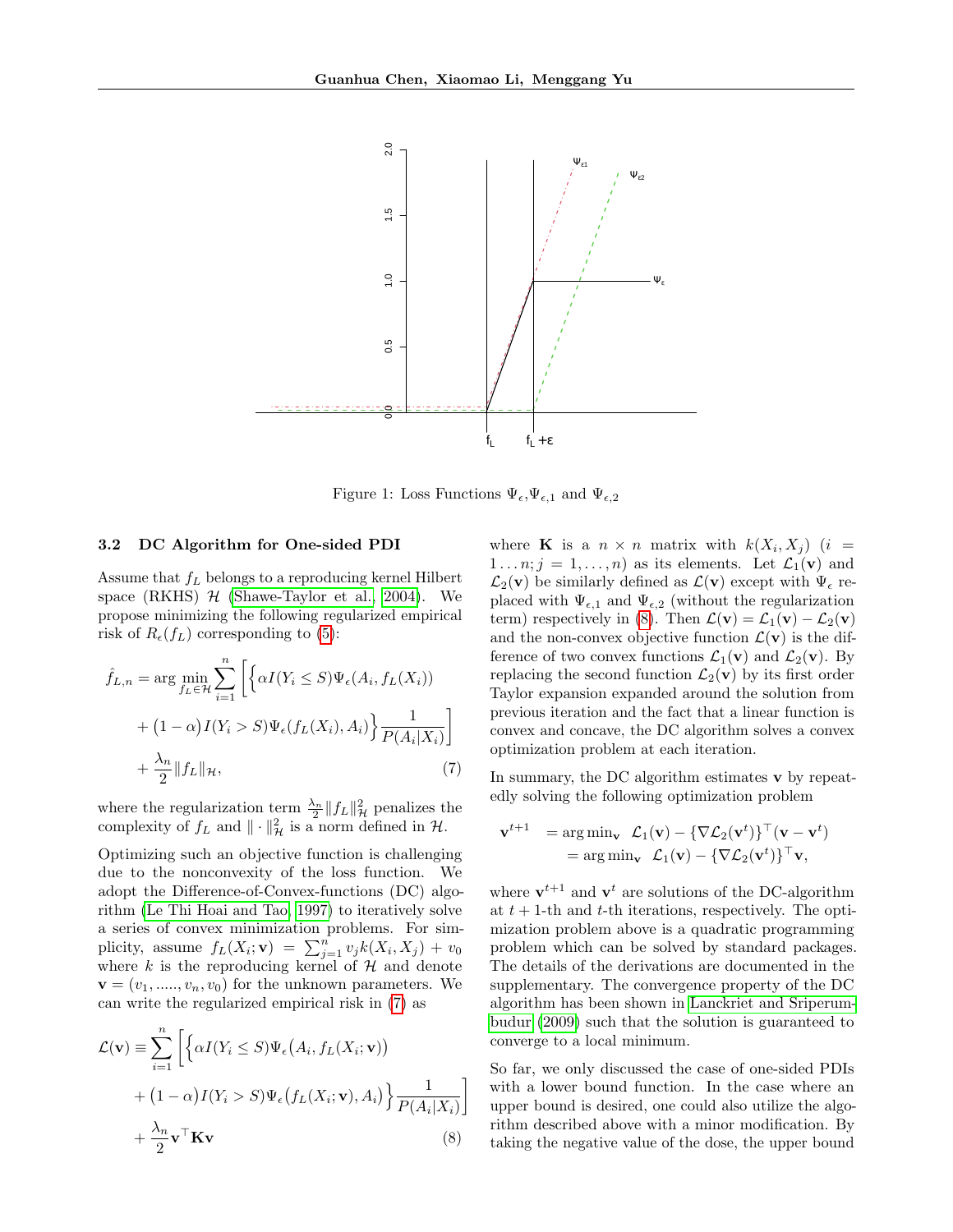of the original dose will become the lower bound for the negative dose. To find two-sided PDIs, one can use the following strategy to convert it into two separate one-sided PDI problems. Recall that the optimal dose function  $f_{opt} = \arg \max_f V(f)$  defined in Section 2.2 and assume that  $f_{L,opt}(x) < f_{opt}(x) < f_{U,opt}(x)$  for all  $x \in \mathcal{X}$ . Then, we can use samples with observed  $A < f_{opt}(x)$  to learn the lower bound and samples with observed  $A > f_{opt}(x)$  to learn the upper bound. To estimate the unknown function  $f_{opt}(x)$ , we can use the existing methods for optimal dose finding [\(Chen](#page-8-5) [et al., 2016;](#page-8-5) [Kallus and Zhou, 2018;](#page-9-12) [Zhu et al., 2020;](#page-10-3) [Zhou et al., 2021\)](#page-10-4). The choice of which PDI (onesided or two-sided) to use usually depends on practical considerations. When recommending HbA1c level for diabetes patients, because over-control HbA1c is the main concern, learning a one-sided PDI is sufficient (see Section [5.2](#page-6-0) for details). In other settings, e.g. optimal personalized dose intervals for the Warfarin drug (an anticoagulant drug), a two-sided PDI may be preferred as overdosing on Warfarin will increase risk of blooding, and underdosing will increase risk of stroke.

Note that PDIs depend on the threshold  $S$  and the probability  $\alpha$ . The combinations of these quantities with different values could lead to different interpretations of the resulting PDIs. The pre-determined threshold S that defines the favorable outcomes can also be chosen as dependent on some covariates  $z \subset x$ , e.g., age or age groups.

## <span id="page-4-2"></span>3.3 Generalized Propensity Score for Continuous Treatment

To conduct off-policy learning for a continuous treatment, we need to estimate  $P(a | x)$  which is the conditional density of dose  $\alpha$  given the covariates  $x$  [\(Austin,](#page-8-10) [2018\)](#page-8-10) and weigh each observation using the inverse of the estimated  $P(a | x)$ . Multiple approaches are available for estimating  $P(a | x)$ . One natural approach is regression. In particular, one could assume the density is from parametric or nonparametric distributions [\(Austin, 2018\)](#page-8-10). This approach usually performs satisfactorily when the distributional assumptions are reasonable. For our simulation settings as well as the data application, the approach led to quite unstable inverse weights. To remedy the problem, we adopt recent methods that directly estimate the weights (instead of the inverse of estimated  $P(a | x)$  that could balance the covariates across the range of a continuous treatment [\(Fong et al., 2018;](#page-8-11) [Kallus and Santacatterina, 2019;](#page-9-18) Tübbicke, 2020; [Huling et al., 2021\)](#page-9-20). In particular, we use a modified version of Kernel Optimal Orthogonality Weighting [\(Kallus and Santacatterina, 2019\)](#page-9-18) and the independence-inducing weights by [Huling et al.](#page-9-20) [\(2021\)](#page-9-20) for our numerical analysis due to their stable finite sample performance.

## <span id="page-4-0"></span>4 THEORETICAL RESULTS

We include results for one-sided PDIs here and leave those for two-sided PDIs to the supplement. If  $[f_L(x), a_U]$  is a one-sided level- $\alpha$  PDI, then it is reasonable to assume  $[f_L(x) + \eta(x), a_U]$  is also a one-sided level- $\alpha$  PDI for any  $\eta(x) \geq 0$  as it is a narrower interval. We ensure this by making the following assumptions throughout the section:

(C1) For any  $x$ , the boundaries  $a<sub>L</sub>$  and  $a<sub>U</sub>$  for the dose range satisfy  $P\{Y(a_L) > S|x\} \leq \alpha$  and  $P\{Y(a_U) > \alpha\}$  $S|x\rangle \geq \alpha$ .

(C2) For any x, there is a unique solution  $a_x \in [a_L, a_U]$ such that  $P{Y(a_x) > S|x} = \alpha$ .

The first condition  $(C1)$  ensures that our choices of S and  $\alpha$  are reasonable in the sense that the level- $\alpha$  is attainable. The second condition (C2) ensures that the limit of our learning algorithm is well defined. Details of the proof can be found in the supplementary file. Given (C1) and (C2), our solution  $f_L(x)$  can attain the lowest possible value (i.e., the PDI is as wide as possible).

Note that if  $P(Y > S | A = a, X = x)$  is a monotonic function in a for all x, i.e.  $P(Y > S | A = a_1, X = X) \leq$  $P(Y > S | A = a_2, X = X), \forall a_1, a_2 \in \text{PDI}_{\alpha}(X)$  and  $a_1 < a_2$ , then Conditions (C1) and (C2) will hold with properly chosen  $\alpha$  and  $S(X)$ . However, (C1) and (C2) do not require  $P(Y(a) > S | X = x)$  to be monotonic. In other words, the monotonicity is sufficient but not necessary for  $(C1)$  and  $(C2)$  to hold. We make assumptions that (C1) and (C2) hold to guarantee the existence of  $PDI_{\alpha}(X)$ . Hence, our method can work with multimodal outcomes as long as (C1) and (C2) are satisfied. On the other hand, for many medical applications, one can safely expect  $P(Y > S|a, X)$  to be monotonic or unimodal in a. A unimodal  $P(Y > S|a, X)$  will require two-sided PDIs.

#### 4.1 Fisher Consistency

Theorem [4.1](#page-4-1) below shows that minimizing  $R(\cdot)$  defined in [\(4\)](#page-2-2) will result in a one-sided PDI lower bound, above which the doses will produce outcomes larger than  ${\cal S}$ with a probability of at least  $\alpha$ .

<span id="page-4-1"></span>**Theorem 4.1.** Let  $f_{L,opt} = \arg \min_{f} R(f)$ . Then, under the assumptions (C1) and (C2),  $f_{L, opt}(x)$  has the following two properties:

- (1)  $P\{Y(f_{L,opt}(x)) > S | x\} = \alpha, \forall x.$
- (2) For any measurable function  $a(\cdot)$  s.t.  $f_{L,opt}(x) \leq$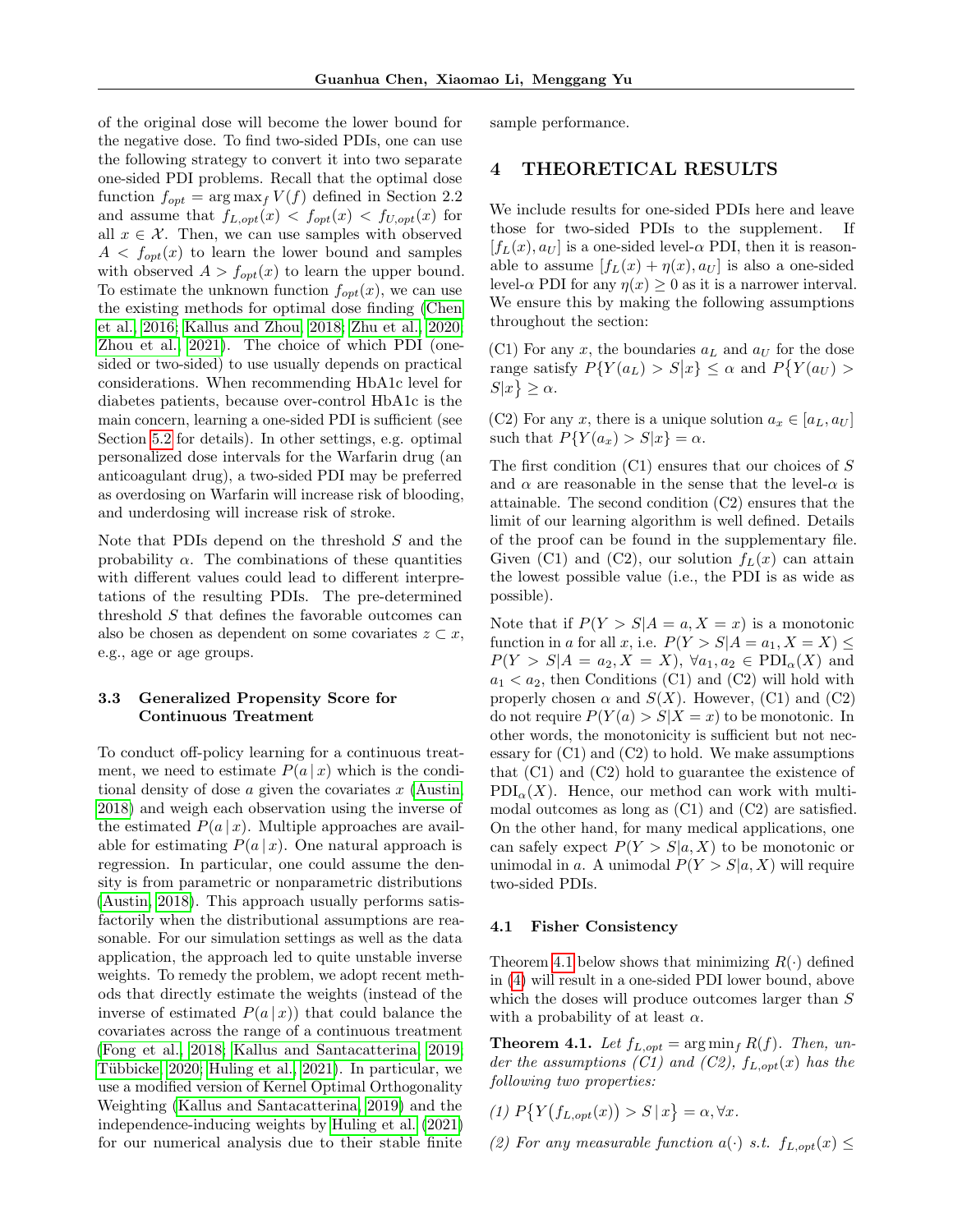.

 $a(x) \le a_U, \ \forall x \in \mathcal{X}, \ the \ potential \ outcome \ Y(a(x))$ satisfies  $P(Y(a(x)) > S|x) \ge \alpha$ .

Theorem [4.1](#page-4-1) shows that for any given value of  $X = x$ , the length of  $[f_{L, opt}(x), a_U]$  is the widest among all valid  $PDI_{\alpha}(x)$ .

### 4.2 Convergence Rate

Theorem [4.2](#page-5-0) below shows that, for one-sided PDI lower bounds, the difference between the risk function  $R(\cdot)$ and its non-convex relaxation  $R_{\epsilon_n}(\cdot)$  converges to zero with the same rate as  $\epsilon_n \to 0$ . That is, the approximation bias goes to 0. Then in Theorem [4.3](#page-5-1) we derive the convergence rates of the risk function based on the estimated  $f_{L,n}$  and the general results of empirical risk minimization and approximation. This theorem tells us how the empirically optimal policy performs outof-sample. Here, we assume the Gaussian kernel with bandwidth  $\gamma_n$  (i.e.  $\mathbf{K}(x, x') = \exp(-\gamma_n^2 ||x - x'||^2)$ ) was used in estimating  $\hat{f}_{L,n}$ . Since  $f_{L,opt}$  may not belong to the RKHS we optimize in, we choose the Gaussian kernel (which is dense in  $L_2$ ) to make sure  $f_{L,n}$  can well approximate  $f_{L,opt}$ .

<span id="page-5-0"></span>**Theorem 4.2.** For any measurable function  $f : \mathcal{X} \mapsto$  $\mathbb{R},$  we have  $|R(f) - R_{\epsilon_n}(f)| \leq C \epsilon_n$ , where C is a constant.

<span id="page-5-1"></span>**Theorem 4.3.** Let  $B_{1,\infty}^{\delta}(\mathbb{R}^d)$  be a Besov space defined as  $B_{1,\infty}^{\delta}(\mathbb{R}^d) = \{f \in L_{\infty}(\mathbb{R}^d) :$  $\sup_{t>0} (t^{-\delta}w_{(r,L_1)}(f,t)) < \infty$ , where w is the modulus of continuity. Assume that  $f_{L, opt} \in B^{\delta}_{1,\infty}(\mathbb{R}^d)$ . Then for any  $\zeta > 0$ ,  $d/(d+\tau) < p < 1$ , and  $\tau > 0$ ,

$$
R(\hat{f}_{L,n}) - R(f_{L,opt}) \le c_1 \frac{\lambda_n}{\gamma_n^d} + c_2 \gamma_n^{\delta} + c_3 \frac{(-p)(1+\zeta)d}{2-p} \lambda_n^{-\frac{p}{2-p}} n^{-\frac{1}{2-p}} + c_4 \frac{\tau^{\frac{1}{2}}}{n^{\frac{1}{2}}} + c_5 \frac{\tau}{n} + c_6 \epsilon_n
$$

with probability  $1 - 3e^{-\tau}$ . Furthermore, if we choose these constants to be

$$
\gamma_n = \mathcal{O}\left(\frac{1}{n}\right)^{\frac{1}{2\delta+d}} \quad \lambda_n = \mathcal{O}\left(\frac{1}{n}\right)^{\frac{\delta+d}{2\delta+d}} \quad \epsilon_n = \mathcal{O}\left(n^{-\frac{\delta}{2\delta+d}}\right)
$$

We have the following optimal convergence rate:  $R(\hat{f}_{L,n}) - R(f_{L,opt}) = \mathcal{O}\left(n^{-\frac{\delta}{2\delta+d}}\right).$ 

Theorem [4.3](#page-5-1) shows that the O-learning for PDI can potentially achieve a rate of nearly  $\mathcal{O}(n^{-\frac{1}{2}})$ , when the smoothness parameter  $\delta$  of the optimal bound function  $f_{L,out}$  is relatively large compared to the covariate dimension d. This rate is faster than the convergence rate of about  $\mathcal{O}(n^{-\frac{1}{4}})$  in [Chen et al.](#page-8-5) [\(2016\)](#page-8-5), which focused on finding the optimal dose. This improvement is due to the fact that more sample points are contained in the neighborhood of the entire optimal interval than in the neighborhood of the optimal dose. Note that, we have assumed the generalized propensity score  $P(a|x)$  can be estimated at the rate of  $\mathcal{O}(n^{-1/2})$ or faster. Consequently, the estimation error of the generalized propensity score is negligible. However, if the generalized propensity score can not be estimated at this rate, then convergence rate in Theorem [4.3](#page-5-1) will be dominated by the possibly slower convergence rate of the generalized propensity score estimator.

# 5 EXPERIMENTS

### <span id="page-5-2"></span>5.1 Simulation

We compare our methods with three indirect methods for learning one-sided  $PDI_{\alpha}(X)$ . Note that existing optimal dose learning methods can not yield a dose interval, hence they are not included in the comparison. For our methods, we implemented linear and Gaussian kernels and denote them as L-O-Learning and G-O-Learning. As the DC-algorithm is an iterative algorithm which relies on initial values, we used covariatesindependent lower bounds as such initial values. All indirect methods involve classification of outcomes to find the PDIs. In particular, the indicator  $I{Y > S}$ was used as the binary outcome for classification so that we could build a model for  $P(Y > S|a, X) \equiv h(A, X)$ . Then we found the PDIs as a range of doses  $\mathcal{A}_1(X)$  such that for  $\forall a \in A_1(X), h(a, X) > \alpha$ . To find  $A_1(X)$ , we evaluated different a value in estimated  $h(a, X)$ . All a that satisfied  $h(a, X) > \alpha$  were included in  $\mathcal{A}_1(X)$ . In our simulations, we used 200 evenly spaced grids to construct  $\mathcal{A}_1(X)$ .

We used logistic regression with  $L_1$  penalty, Support Vector Machine (SVM), and Random Forests (RF) as indirect methods. For the penalized logistic regression, we included linear and quadratic terms of the dose, covariates, and pairwise interactions between dose and covariates as predictors. For SVM, we used the Gaussian kernel with the kernel bandwidth fixed using the "median heuristic". For RF, we set the number of trees to be 1000. All methods required parameter tuning and we tuned the  $L_2$  regularization parameters for O-learnings, the  $L_1$  regularization parameter for the logistic regression, the margin trade-off parameter for the SVM, and the percentage of variables that can be used for splitting at each node for the RF. Tuning parameters for all methods were selected using 5-fold cross-validation.

We considered multiple simulation settings with various data generating processes, sample sizes, numbers of covariates as well as signal to noise levels. We set the confidence probability  $\alpha$  to be 0.5. Scenario 1 is for linear lower bounds and Scenario 2 for nonlinear lower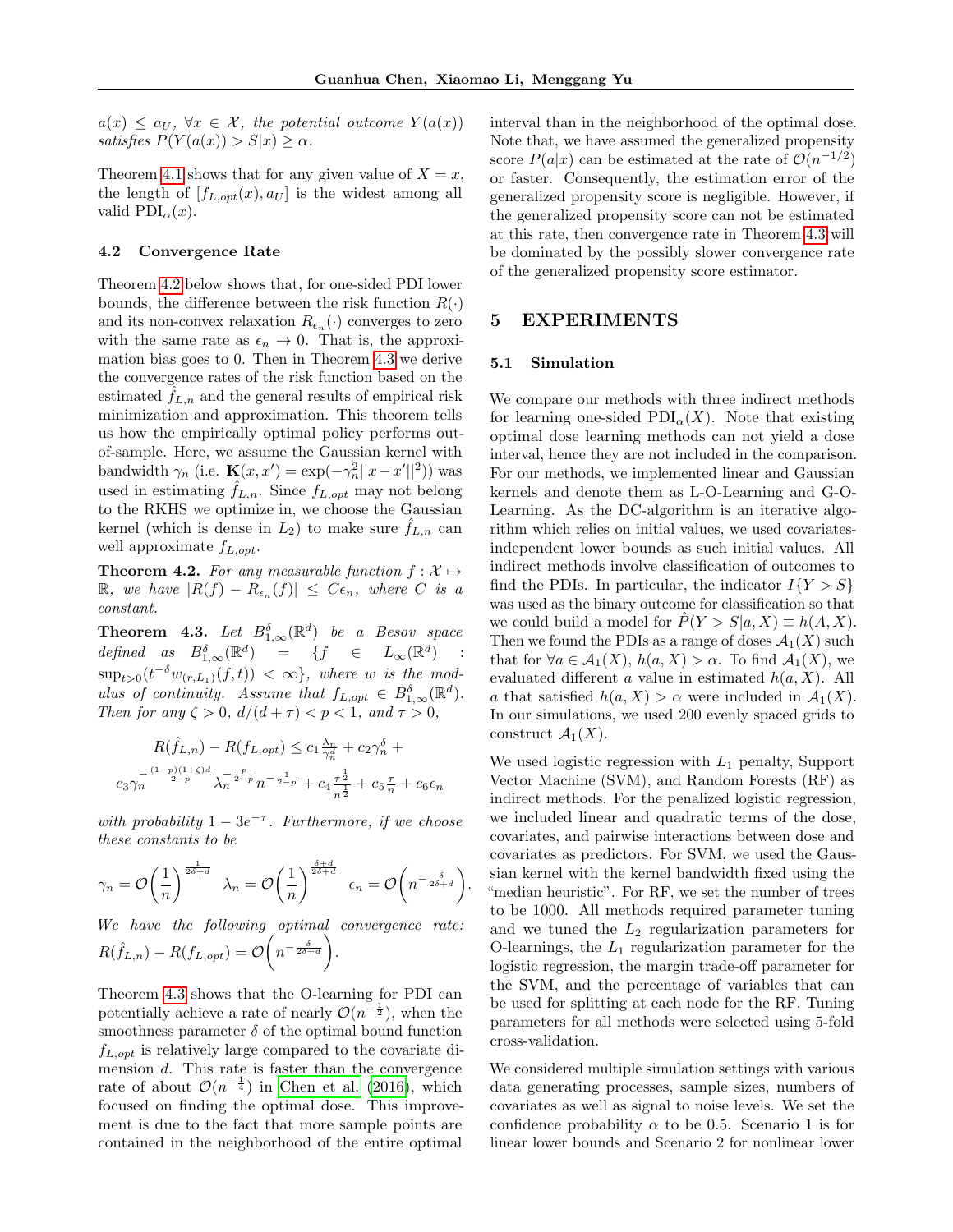bounds. For both scenarios, there is a unique value of a such that  $P(Y(a) > S(x)|x) = \alpha$  for a given x.

We assume that the training data contain  $n$  i.i.d. observations  $(A_i, Y_i, X_i), i = 1...n$ . The dose  $A_i$  is generated from a truncated normal distribution  $\mathcal{N}(\mu_A, 0.5)$ with the truncation limits  $[-2, 2]$ .  $X_i$  is generated from a uniform distribution Uniform $(-1, 1)^d$ . The outcome Y is generated from a normal distribution  $\mathcal{N}(\mu_Y, \sigma^2)$ . We assume there exist confounders (i.e.,  $X$  can impact both treatment assignment and the outcome) to mimic the observational study settings. In the supplement, we also include simulations for randomized trial settings.

Scenario 1: Linear bounds

 $\mu_A = 0.3X_1 + 0.3X_2 + 0.3X_3;$  $\mu_Y = 5e^{10A}/(e^{10\mu_A} + e^{10A}) + D(X);$  $D(X) = 0.6X_2 + 0.6X_3 + 0.6X_4.$ 

## Scenario 2: Non-linear bounds

 $\mu_A = 0.75 \log(|X_1| + 1) - 0.2 \cos(\pi X_2) + 0.2I(X_3 >$  $(0) - 0.4;$  $\mu_Y = 5e^{10A}/(e^{10C} + e^{10A}) + D(X);$  $D(X) = 0.4 \sin(\pi X_2) + 0.4I(X_3 > 0) + 0.4|X_4|.$ 

We repeat each setting for 100 times and report the results of all methods by evaluating the empirical risk or the empirical value of  $R(\hat{f}_L)$  defined in Equation [\(4\)](#page-2-2) on corresponding independent testing data sets with sample sizes of 10000. For O-learning methods, we estimate weights that could approximate  $1/P(a|x)$ using the approaches mentioned in the Section [3.3.](#page-4-2) Meanwhile when evaluating the performances of all methods, we plug in the true values of  $1/P(a|x)$  for calculating the empirical risks of estimated policies on the testing data sets.

For all methods we compared, we set  $S$  to be the fitted value of a polynomial regression of Y with X as predictors (i.e., set  $S(x) = E[Y|x]$ ), as there are strong prognostic effects. From Table [1,](#page-7-0) the L-O-Learning has advantages in the linear bound settings and the G-O-Learning has advantages in the nonlinear settings. In particular, compared to other methods, our methods are more robust to high covariate dimensionality (large  $d$ , low sample size (small n), and low signal-to-noise ratio (large  $\sigma^2$ ) settings. In terms of computational time, the RF and L-O-Learning/G-O-Learning are comparable, and they are much faster than the SVM.

## <span id="page-6-0"></span>5.2 Study of HbA1c Control for Diabetic Patients

A fundamental aspect of managing diabetes is achieving tight control of blood sugar levels to reduce the risk of diabetes complications. Current diabetes guidelines recognize that treatment recommendations regarding tight control of HbA1c may not be appropriate for older patients, especially those with comorbid conditions, due to increased risk for adverse events [\(American](#page-8-12) [Diabetes Association, 2018\)](#page-8-12). For example, complex patients may be at risk for negative outcomes when treated aggressively [\(Ismail-Beigi et al., 2011;](#page-9-21) [Riddle](#page-9-22) [and Karl, 2012\)](#page-9-22). These increased risks have even more significance if the benefits of tight control are limited due to shortened life expectancy. If the long-term benefits are not relevant and the short-term risks are significant, there may be little reason to pursue tight control of HbA1c. As a proof-of-concept analysis, we would like to recommend one-sided PDI for the upper bound of HbA1c such that the number hospitalization events are minimized.

We use a de-identified electronic health record (EHR) dataset from a large health care system which contains laboratory records, information on primary care visits, and medication history of diabetes patients between  $01/2003$  to  $12/2011$ . We use 45 relevant features and 8126 subjects whose observed HbA1c measures that are between 4% and 10% to learn the PDI of HbA1c. Details about the data set can be found in the supplement. For the purpose of notation consistency, we take the negative value of number of hospitalization events as the outcome. Hence a larger value of Y represents a preferred outcome. By this coding, we also set  $S = -0.5$  and  $\alpha = 0.5$ , which leads to the interpretation of PDI such that if a patient controls his/her HbA1c less than the upper bound, they would likely not experience diabetes-related hospitalization (i.e., with the probability of hospitalization less than 0.5) in the next 90-days after HbA1c is measured. Since the observed outcome is a count, any choice of S that is between −1 and 0 will lead to the same result and interpretation as setting  $S = -0.5$ .

We randomly select 1000 patients as a training data set to learn the policy and use the remaining 7126 patients as a testing data set. We repeat this random splitting 100 times and report the averaged results. We apply all methods compared in our simulations to this real data. The tuning parameters are selected by using the same 5-fold cross-validation strategy.

To demonstrate the result, we plotted the distributions of the observed HbA1c level and the estimated upper bounds of samples in one testing data set in Figure [2.](#page-8-13) While the majority of patients have observed HbA1c between 5.5% and 7.5%, their estimated upper bounds of the L-O-Learning and G-O-Learning are generally between 6.5% and 8%, which suggests that some patients may be over-controlling their HbA1c levels. In comparison, the PDI recommendations from the comparison methods are highly tilted towards the upper limit, especially the SVM. It is unlikely that physicians will recommend such high HbA1c values to patients.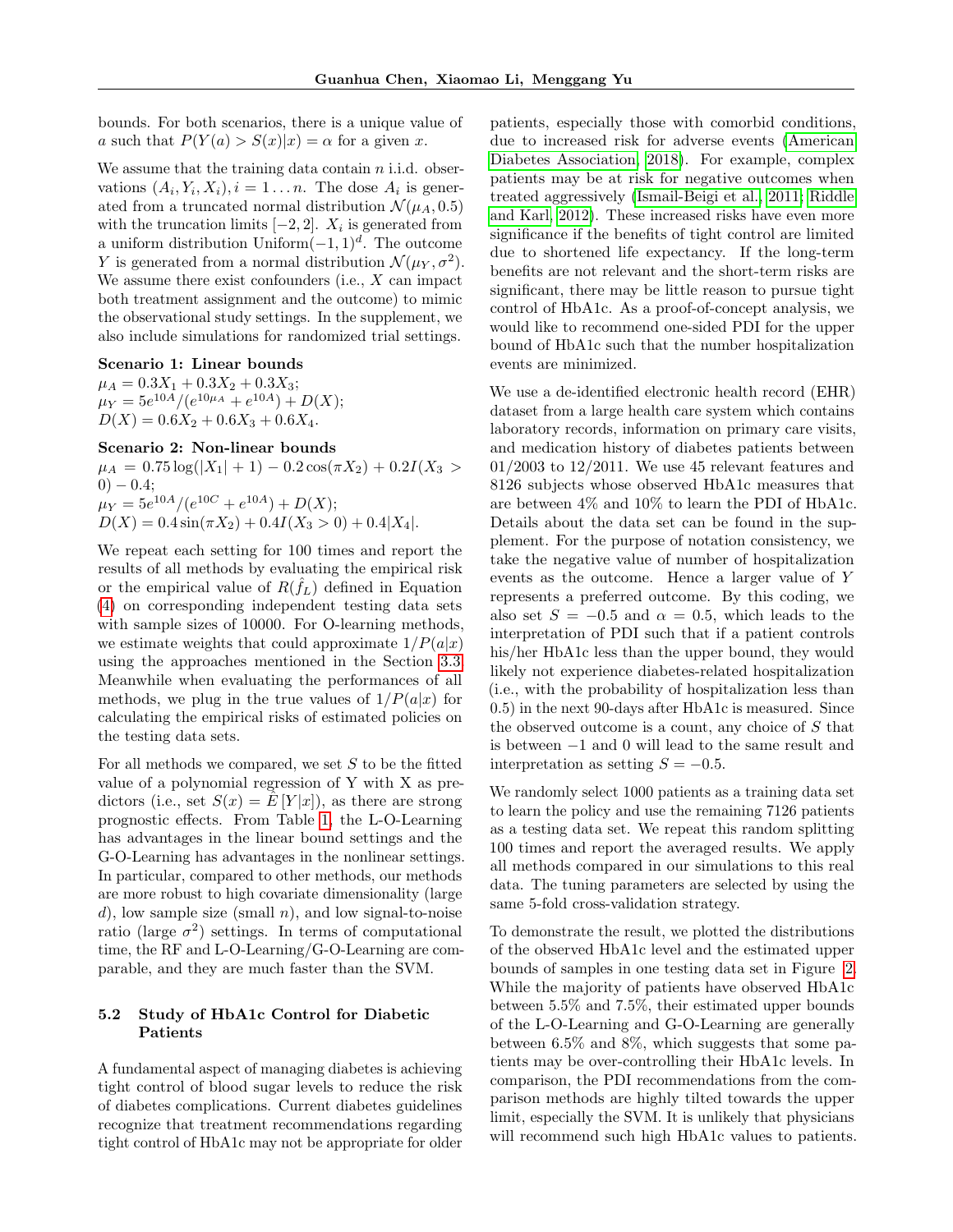|                   | rable 1. Empirical risk $\{I\cup I\}$ with $D$ in $\cup$ riom comparison meanods and a uncrease settings |             |                 |              |              |              |              |  |
|-------------------|----------------------------------------------------------------------------------------------------------|-------------|-----------------|--------------|--------------|--------------|--------------|--|
|                   | $\mathbf n$                                                                                              | $\mathbf d$ | $L-O$ -Learning | G-O-Learning | Logistic     | <b>SVM</b>   | RF           |  |
| Scenario 1        | <b>200</b>                                                                                               | 10          | 0.048(0.004)    | 0.049(0.004) | 0.054(0.023) | 0.053(0.005) | 0.053(0.005) |  |
| $\sigma^2 = 2.25$ | <b>200</b>                                                                                               | 50          | 0.055(0.005)    | 0.052(0.002) | 0.176(0.074) | 0.077(0.041) | 0.058(0.004) |  |
|                   | 400                                                                                                      | 10          | 0.045(0.002)    | 0.047(0.002) | 0.044(0.002) | 0.048(0.002) | 0.049(0.002) |  |
|                   | 400                                                                                                      | 50          | 0.056(0.004)    | 0.051(0.002) | 0.071(0.025) | 0.055(0.003) | 0.053(0.002) |  |
| Scenario 1        | <b>200</b>                                                                                               | 10          | 0.122(0.004)    | 0.121(0.003) | 0.182(0.049) | 0.139(0.026) | 0.134(0.010) |  |
| $\sigma^2=9$      | 200                                                                                                      | 50          | 0.132(0.005)    | 0.122(0.002) | 0.215(0.049) | 0.238(0.032) | 0.142(0.014) |  |
|                   | 400                                                                                                      | 10          | 0.120(0.003)    | 0.121(0.003) | 0.142(0.037) | 0.124(0.007) | 0.128(0.005) |  |
|                   | 400                                                                                                      | 50          | 0.129(0.003)    | 0.122(0.002) | 0.205(0.049) | 0.139(0.023) | 0.127(0.004) |  |
| Scenario 2        | <b>200</b>                                                                                               | 10          | 0.054(0.003)    | 0.050(0.002) | 0.069(0.044) | 0.055(0.005) | 0.052(0.005) |  |
| $\sigma^2 = 2.25$ | <b>200</b>                                                                                               | 50          | 0.061(0.005)    | 0.051(0.002) | 0.187(0.078) | 0.177(0.081) | 0.057(0.006) |  |
|                   | 400                                                                                                      | 10          | 0.051(0.002)    | 0.049(0.002) | 0.051(0.010) | 0.051(0.004) | 0.049(0.005) |  |
|                   | 400                                                                                                      | 50          | 0.061(0.003)    | 0.051(0.002) | 0.095(0.050) | 0.060(0.003) | 0.051(0.003) |  |
| Scenario 2        | <b>200</b>                                                                                               | 10          | 0.123(0.003)    | 0.120(0.003) | 0.177(0.052) | 0.144(0.035) | 0.131(0.011) |  |
| $\sigma^2=9$      | <b>200</b>                                                                                               | 50          | 0.133(0.005)    | 0.121(0.002) | 0.199(0.053) | 0.249(0.010) | 0.145(0.016) |  |
|                   | 400                                                                                                      | 10          | 0.121(0.003)    | 0.120(0.002) | 0.143(0.038) | 0.123(0.005) | 0.127(0.009) |  |
|                   | 400                                                                                                      | 50          | 0.131(0.004)    | 0.121(0.002) | 0.198(0.053) | 0.153(0.040) | 0.125(0.005) |  |

<span id="page-7-0"></span>Table 1: Empirical risk  $(R(\hat{f}_L))$  with SD in (.) from comparison methods under different settings

Furthermore, the grid search range of HbA1c levels for the indirect methods is between 4% and 10%, and indirect methods recommended a high proportion of patients to have 10% as the HbA1c levels upper bound (logistic regression: 30% of all patients; SVM: 70%; RF: 50%). If we change the grid search range to be between 4% and 9%, the indirect methods would recommend a high proportion of patients to have 9% as the upper bound. This indicates the policies estimated from indirect methods can have unwanted dependence on the grid search range. Such patterns of the estimated upper bounds of HbA1c levels shown in Figure [2](#page-8-13) are similar across all 100 replications.

Furthermore, the upper bounds learned from our methods (especially the G-O-Learning) have much better agreement with the current medical guidance compared to other methods. In particular, the 2018 American Diabetes Association (ADA) Standards of Medical Care in Diabetes advises the following upper HbA1c bounds for diabetes patients [\(American Diabetes Association,](#page-8-12) [2018\)](#page-8-12): 6.5% for people who can achieve this goal without experiencing a lot of hypoglycemia episodes or other negative effects of having lower blood glucose levels; 7.5% for all children with diabetes; 8% for people with a history of severe hypoglycemia, people who have had diabetes for many years or have difficulty achieving tighter control, and people with limited remaining life expectancy. In our dataset, 88% of the patients are over 60 years old, 50% over 73 years old, and 20% over 80 years old. Most of these patients have diabetes for many years. Hence, the distributions of upper bounds recommendations from our methods coincide well with the standards given the age distribution.

# 6 CONCLUSION

We have proposed a framework for learning individualized dose intervals with desired theoretical properties. Our method extends a previous method that can only learn the policy for an optimal dosage [\(Chen et al.,](#page-8-5) [2016\)](#page-8-5). We proposed a DC algorithm to efficiently solve the underlying non-convex optimization problems with linear or nonlinear policies learning. Note that both direct and indirect methods proposed by us can learn PDI, meanwhile, we advocate using the direct method since it can recommend dose intervals without the need of fitting complex regression models. Learning PDI relies on the function restriction due to Conditions C1 and C2 in Section [4,](#page-4-0) and such a restriction applies to both direct and indirect methods. If the conditions are not satisfied, the PDI may not be well defined or it will be a union of several discontinuous intervals.

We also believe that  $S$  should be chosen to have good interpretation. In our HbA1c example, choosing S between −1 to 0 leads to the same interpretation of the resulting PDI. For the applications where there is no obvious choice of  $S$ , we could set it to be a number between  $\alpha \times 100\%$ -th percentile of  $Y(a_L)|X|$ and  $\alpha \times 100\%$ -th percentile of  $Y(a_U)|X$  to ensure the existence of PDI.

Lastly, learning causally meaningful PDIs using observed data relies on the no-unmeasured confounder assumption. In our HbA1c example, we worked closely with our physician collaborator to include curated variables from EHR and medical claims to ensure this assumption. At the same time, sensitivity analysis may help examine the robustness of the PDI policy. We want to emphasize that before implementing an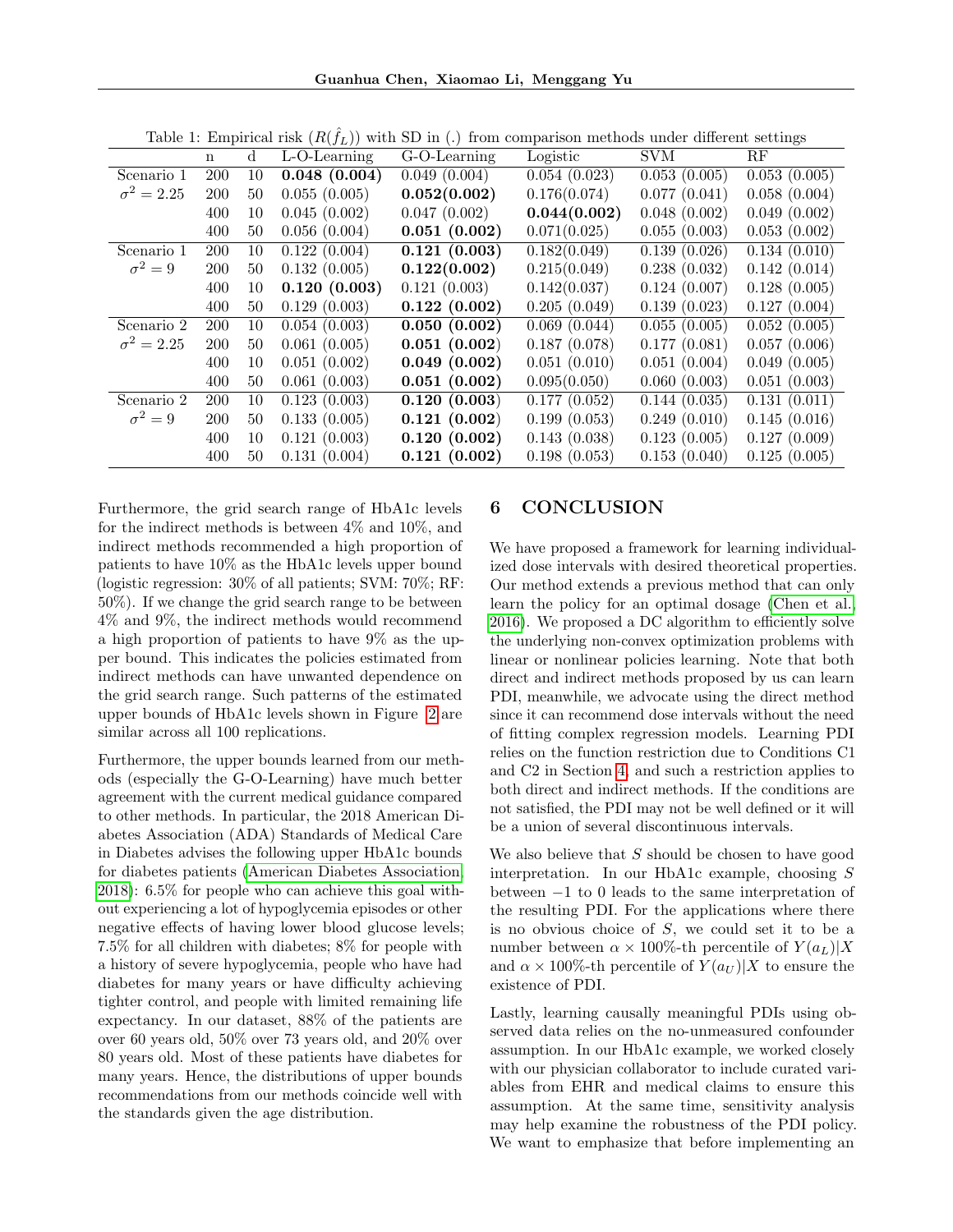

<span id="page-8-13"></span>Figure 2: Density plot of observed and estimated upper bounds of HbA1c PDIs.

estimated policy for PDI in practice, it is critically important to verify the superiority of the estimated policy over existing clinical practice via randomized trials.

#### Acknowledgments

We would like to thank all reviewers for their helpful comments that greatly improved this paper. Research reported in this work was partially funded through a Patient-Centered Outcomes Research Institute (PCORI) Award (ME-2018C2-13180). The views in this work are solely the responsibility of the authors and do not necessarily represent the views of the Patient-Centered Outcomes Research Institute (PCORI), its Board of Governors or Methodology Committee.

## References

- <span id="page-8-3"></span>American Association of Clinical Endocrinologists (2019). Management of common comorbidities of diabetes.
- <span id="page-8-12"></span>American Diabetes Association (2018). Standards of medical care in diabetes—2018 abridged for primary care providers. Clinical diabetes: a publication of the American Diabetes Association, 36(1):14.
- <span id="page-8-10"></span>Austin, P. C. (2018). Assessing the performance of the generalized propensity score for estimating the effect of quantitative or continuous exposures on binary outcomes. Statistics in Medicine, 37(11):1874–1894.
- <span id="page-8-9"></span>Bica, I., Jordon, J., and van der Schaar, M. (2020). Estimating the effects of continuous-valued interventions using generative adversarial networks. arXiv preprint arXiv:2002.12326.
- <span id="page-8-2"></span>Borghans, I., Kleefstra, S. M., Kool, R. B., and Westert, G. P. (2012). Is the length of stay in hospital correlated with patient satisfaction? International Journal for Quality in Health Care, 24(5):443–451.
- <span id="page-8-8"></span>Breiman, L. (2001). Random forests. Machine learning,  $45(1):5-32.$
- <span id="page-8-7"></span>Breiman, L., Friedman, J., Stone, C. J., and Olshen, R. A. (1984). Classification and regression trees. CRC press.
- <span id="page-8-6"></span>Chakraborty, B. and Moodie, E. (2013). Statistical methods for dynamic treatment regimes. Springer.
- <span id="page-8-5"></span>Chen, G., Zeng, D., and Kosorok, M. R. (2016). Personalized dose finding using outcome weighted learning. Journal of the American Statistical Association, 111(516):1509–1521.
- <span id="page-8-1"></span>Chen, S., Tian, L., Cai, T., and Yu, M. (2017). A general statistical framework for subgroup identification and comparative treatment scoring. Biometrics, 73(4):1199–1209.
- <span id="page-8-0"></span>Collins, F. S. and Varmus, H. (2015). A new initiative on precision medicine. New England journal of medicine, 372(9):793–795.
- <span id="page-8-14"></span>Eberts, M., Steinwart, I., et al. (2013). Optimal regression rates for svms using gaussian kernels. Electronic Journal of Statistics, 7:1–42.
- <span id="page-8-4"></span>Flack, J. M. and Adekola, B. (2020). Blood pressure and the new acc/aha hypertension guidelines. Trends in cardiovascular medicine, 30(3):160–164.
- <span id="page-8-11"></span>Fong, C., Hazlett, C., Imai, K., et al. (2018). Covariate balancing propensity score for a continuous treatment: Application to the efficacy of political advertisements. The Annals of Applied Statistics,  $12(1):156-177.$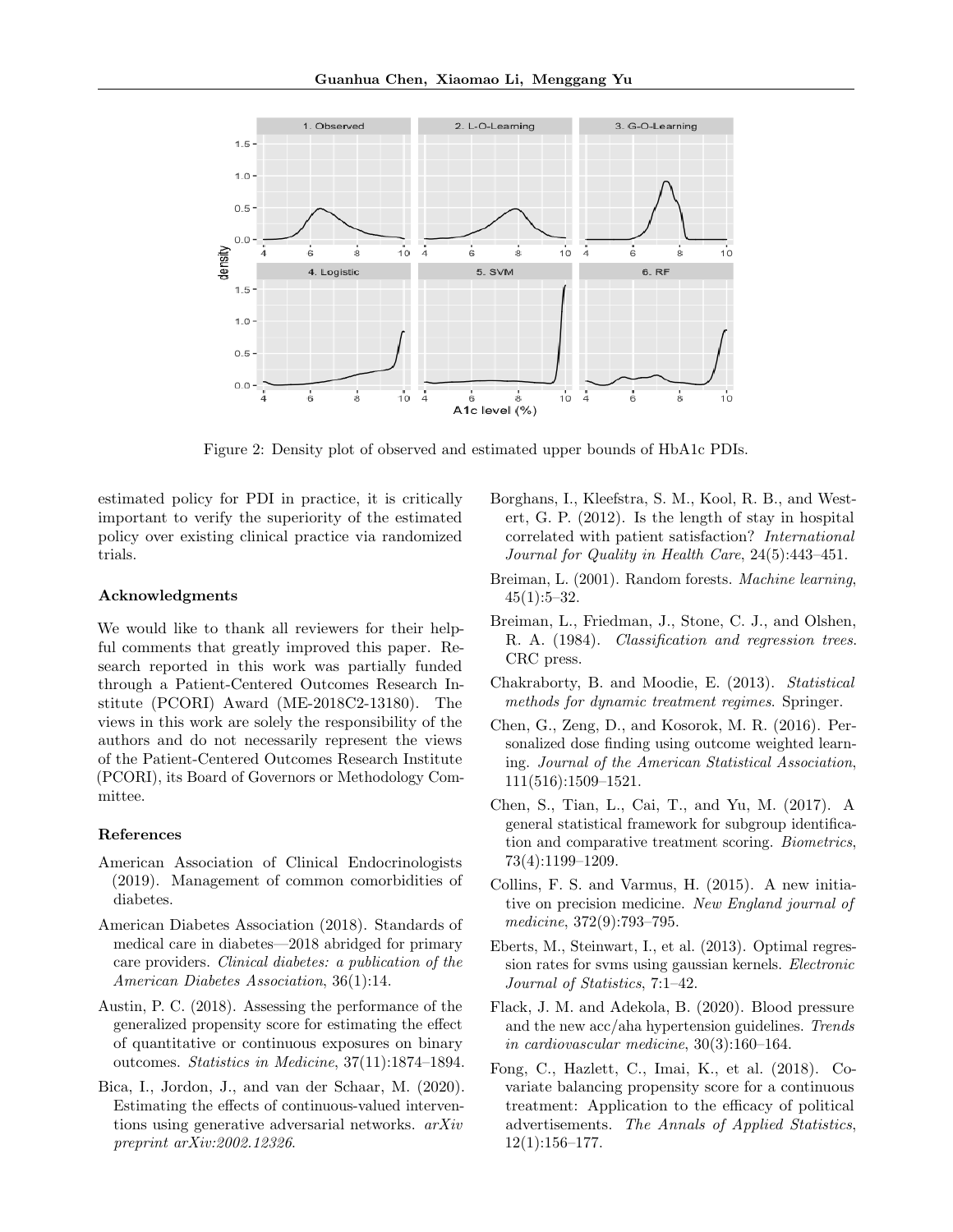- <span id="page-9-27"></span>Freedman, B. I., Shenoy, R. N., Planer, J. A., Clay, K. D., Shihabi, Z. K., Burkart, J. M., Cardona, C. Y., Andries, L., Peacock, T. P., Sabio, H., et al. (2010). Comparison of glycated albumin and hemoglobin a1c concentrations in diabetic subjects on peritoneal and hemodialysis. Peritoneal Dialysis International,  $30(1):72-79.$
- <span id="page-9-20"></span>Huling, J. D., Greifer, N., and Chen, G. (2021). Independence weights for causal inference with continuous exposures. arXiv preprint arXiv:2107.07086.
- <span id="page-9-7"></span>Imbens, G. W. and Rubin, D. B. (2015). Causal inference in statistics, social, and biomedical sciences. Cambridge University Press.
- <span id="page-9-4"></span>International Warfarin Pharmacogenetics Consortium (2009). Estimation of the warfarin dose with clinical and pharmacogenetic data. New England Journal of Medicine, 360(8):753–764.
- <span id="page-9-21"></span>Ismail-Beigi, F., Moghissi, E., Tiktin, M., Hirsch, I. B., Inzucchi, S. E., and Genuth, S. (2011). Individualizing glycemic targets in type 2 diabetes mellitus: implications of recent clinical trials. Annals of internal medicine, 154(8):554–559.
- <span id="page-9-18"></span>Kallus, N. and Santacatterina, M. (2019). Kernel optimal orthogonality weighting: A balancing approach to estimating effects of continuous treatments. arXiv preprint arXiv:1910.11972.
- <span id="page-9-12"></span>Kallus, N. and Zhou, A. (2018). Policy evaluation and optimization with continuous treatments. In International Conference on Artificial Intelligence and Statistics, pages 1243–1251.
- <span id="page-9-3"></span>Kosorok, M. R. and Laber, E. B. (2019). Precision medicine. Annual Review of Statistics and Its Application, 6:263–286.
- <span id="page-9-17"></span>Lanckriet, G. R. and Sriperumbudur, B. K. (2009). On the convergence of the concave-convex procedure. In Advances in Neural Information Processing Systems, pages 1759–1767.
- <span id="page-9-16"></span>Le Thi Hoai, A. and Tao, P. D. (1997). Solving a class of linearly constrained indefinite quadratic problems by DC algorithms. Journal of global optimization, 11(3):253–285.
- <span id="page-9-1"></span>Liang, M. and Yu, M. (2020). A semiparametric approach to model effect modification. Journal of the American Statistical Association, 0(0):1–13.
- <span id="page-9-24"></span>Little, R. R., Rohlfing, C. L., and Sacks, D. B. (2011). Status of hemoglobin a1c measurement and goals for improvement: from chaos to order for improving diabetes care. Clinical chemistry, 57(2):205–214.
- <span id="page-9-2"></span>Lou, Z., Shao, J., and Yu, M. (2018). Optimal treatment assignment to maximize expected outcome with multiple treatments. Biometrics, pages 506–516.
- <span id="page-9-23"></span>Luedtke, A. R. and van der Laan, M. J. (2016). Comment on: 'personalized dose finding using outcome weighted learning'. Journal of the American Statistical Association, 111(516):1526–1530.
- <span id="page-9-0"></span>Mancinelli, L., Cronin, M., and Sadée, W. (2000). Pharmacogenomics: the promise of personalized medicine. Aaps Pharmsci, 2(1):29–41.
- <span id="page-9-8"></span>Moodie, E. E., Chakraborty, B., and Kramer, M. S. (2012). Q-learning for estimating optimal dynamic treatment rules from observational data. Canadian Journal of Statistics, 40(4):629–645.
- <span id="page-9-11"></span>Moodie, E. E., Platt, R. W., and Kramer, M. S. (2009). Estimating response-maximized decision rules with applications to breastfeeding. Journal of the American Statistical Association, 104(485):155–165.
- <span id="page-9-26"></span>Nitin, S. (2010). Hba1c and factors other than diabetes mellitus affecting it. Singapore Med J, 51(8):616–622.
- <span id="page-9-25"></span>Radin, M. S. (2014). Pitfalls in hemoglobin a1c measurement: when results may be misleading. *Journal* of general internal medicine, 29(2):388–394.
- <span id="page-9-5"></span>Rich, B., Moodie, E. E., and Stephens, D. A. (2014). Simulating sequential multiple assignment randomized trials to generate optimal personalized warfarin dosing strategies. Clinical trials, 11(4):435–444.
- <span id="page-9-22"></span>Riddle, M. C. and Karl, D. M. (2012). Individualizing targets and tactics for high-risk patients with type 2 diabetes: practical lessons from accord and other cardiovascular trials. Diabetes Care, 35(10):2100– 2107.
- <span id="page-9-14"></span>Schulz, J. and Moodie, E. E. (2020). Doubly robust estimation of optimal dosing strategies. Journal of the American Statistical Association, pages 1–13.
- <span id="page-9-6"></span>Scott, J. G., Berglund, A., Schell, M. J., Mihaylov, I., Fulp, W. J., Yue, B., Welsh, E., Caudell, J. J., Ahmed, K., Strom, T. S., et al. (2017). A genomebased model for adjusting radiotherapy dose (gard): a retrospective, cohort-based study. The lancet on- $\{coloqu, 18(2):202-211.\}$
- <span id="page-9-15"></span>Shawe-Taylor, J., Cristianini, N., et al. (2004). Kernel methods for pattern analysis. Cambridge university press.
- <span id="page-9-13"></span>Sondhi, A., Arbour, D., and Dimmery, D. (2020). Balanced off-policy evaluation in general action spaces. In International Conference on Artificial Intelligence and Statistics, pages 2413–2423. PMLR.
- <span id="page-9-10"></span>Steinwart, I. and Christmann, A. (2008). Support vector machines. Springer Science & Business Media.
- <span id="page-9-9"></span>Tibshirani, R. (1996). Regression shrinkage and selection via the lasso. Journal of the Royal Statistical Society. Series B (Methodological), pages 267–288.
- <span id="page-9-19"></span>Tübbicke, S. (2020). Entropy balancing for continuous treatments. arXiv preprint arXiv:2001.06281.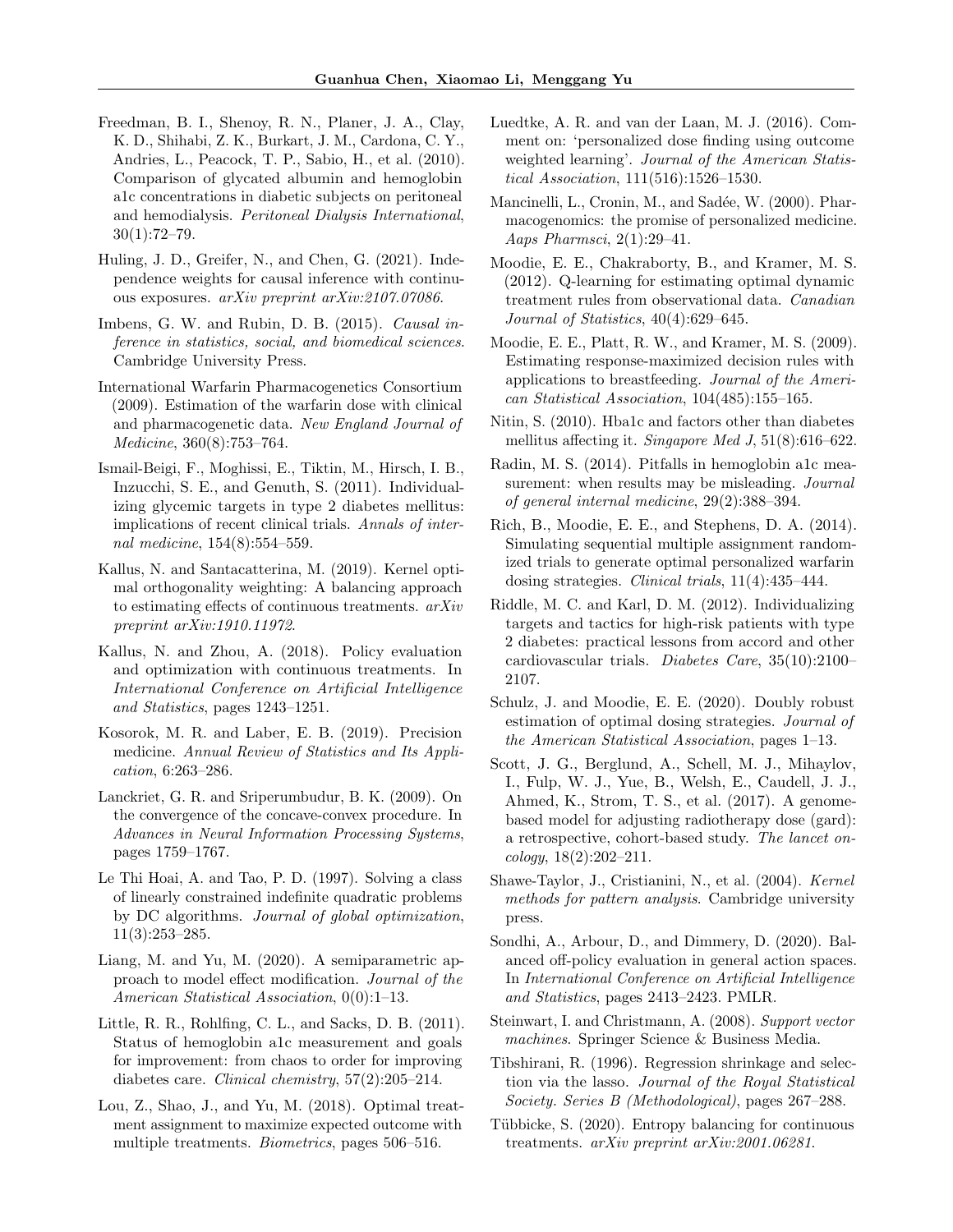- <span id="page-10-1"></span>Vapnik, V. (2013). The nature of statistical learning theory. Springer science & business media.
- <span id="page-10-5"></span>Wu, Y. and Liu, Y. (2007). Robust truncated hinge loss support vector machines. Journal of the American Statistical Association, 102(479):974–983.
- <span id="page-10-2"></span>Xu, Y., Yu, M., Zhao, Y.-Q., Li, Q., Wang, S., and Shao, J. (2015). Regularized outcome weighted subgroup identification for differential treatment effects. Biometrics, 71(3):645–653.
- <span id="page-10-0"></span>Zhao, Y., Kosorok, M. R., and Zeng, D. (2009). Reinforcement learning design for cancer clinical trials. Statistics in medicine, 28(26):3294–3315.
- <span id="page-10-4"></span>Zhou, W., Zhu, R., and Zeng, D. (2021). A parsimonious personalized dose-finding model via dimension reduction. Biometrika, 108(3):643–659.
- <span id="page-10-3"></span>Zhu, L., Lu, W., Kosorok, M. R., and Song, R. (2020). Kernel assisted learning for personalized dose finding. In Proceedings of the 26th ACM SIGKDD International Conference on Knowledge Discovery and Data Mining, KDD '20, page 56–65.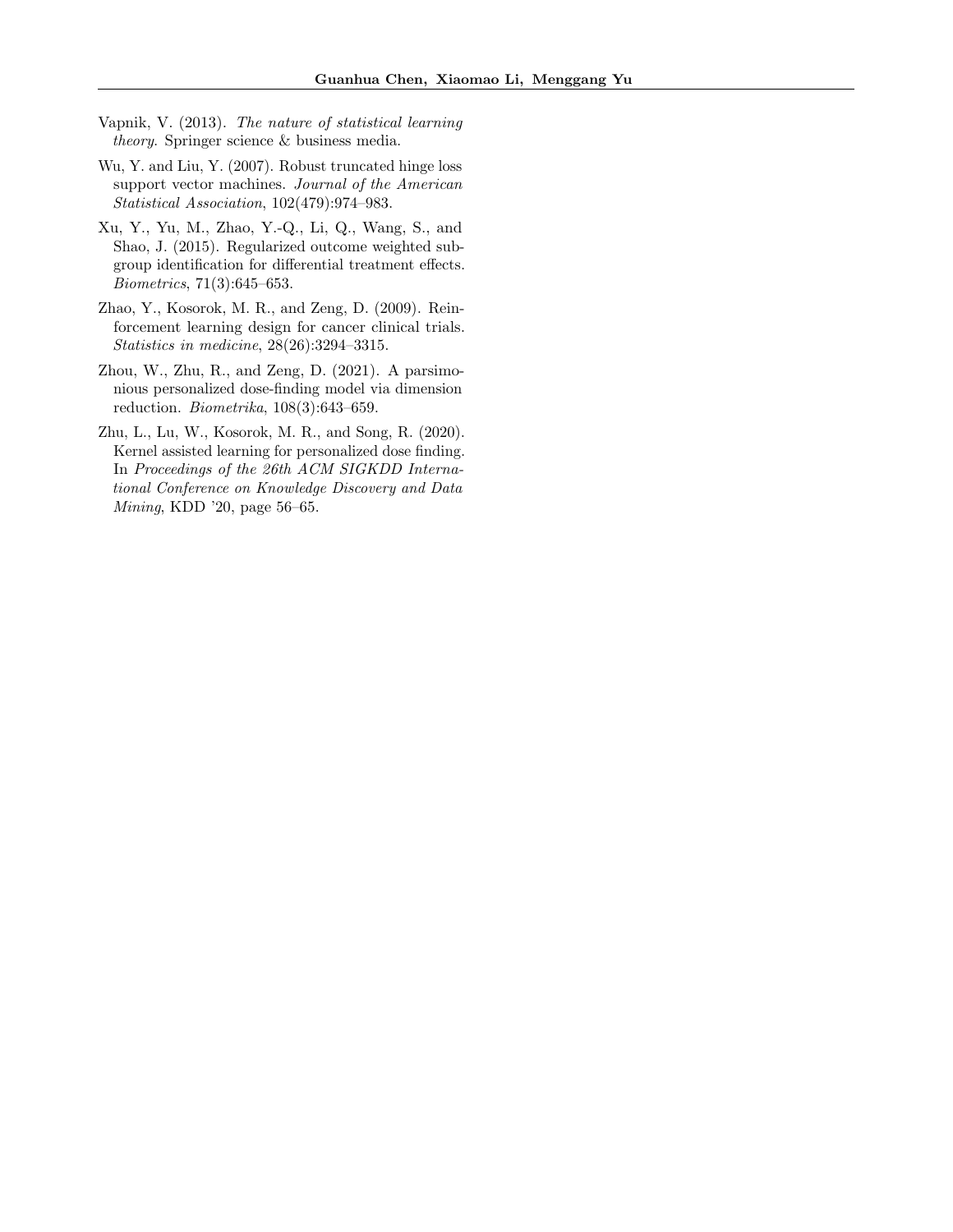# Supplementary Material: Policy Learning for Optimal Individualized Dose Intervals

# A DC ALGORITHM FOR ONE-SIDED PDI

Let  $f_L(X_i; \mathbf{v}) = \sum_{j=1}^n v_j k(X_i, X_j) + v_0$  and  $\mathbf{v} = (v_1, \dots, v_n, v_0)$ . As claimed in Section 3.2 in the main paper, the DC algorithm repeatedly updates

$$
\mathbf{v}^{t+1} = \arg\min_{\mathbf{v}} \left( \mathcal{L}_1(\mathbf{v}) - [\nabla \mathcal{L}_2(\mathbf{v}^t)]^\top (\mathbf{v} - \mathbf{v}^t) \right). \tag{9}
$$

We derive the form of the quadratic programming by first showing that

<span id="page-11-0"></span>
$$
\nabla \mathcal{L}_2(\mathbf{v}) = \nabla_{\mathbf{v}} \Bigg( \sum_{i=1}^n \frac{1}{P(A_i|X_i)} \Big[ (1-\alpha)I(Y_i > S)\Psi_{\epsilon,2}\big(f_L(X_i), A_i\big) + \alpha I(Y_i \leq S)\Psi_{2,\epsilon}\big(A_i, f_L(X_i)\big) \Big] \Bigg)
$$
\n
$$
= \sum_{i=1}^n \frac{1}{P(A_i|X_i)} \Big[ (1-\alpha)I(Y_i > S)Q_i(\beta) - \alpha I(Y_i \leq S)\tilde{Q}_i(\beta) \Big] \nabla_{\mathbf{v}} f_L(X_i)
$$

where  $\nabla_{\mathbf{v}} f_L(X_i) = (k(X_i, X_1), \dots, k(X_i, X_n), 1), Q_i(\mathbf{v}) = I(f_L(X_i; \mathbf{v}) - A_i > \epsilon)/\epsilon$  and  $\tilde{Q}_i(\mathbf{v}) =$  $I\big(A_i - f_L(X_i;\mathbf{v}) > \epsilon\big)/\epsilon$ 

Following that, we have

$$
[\nabla \mathcal{L}_2(\mathbf{v}^t)]^\top \mathbf{v} = \sum_{i=1}^n \frac{1}{P(A_i|X_i)} \Big[ (1-\alpha)I(Y_i > S)Q_i(\mathbf{v}^t) - \alpha I(Y_i \le S)\tilde{Q}_i(\mathbf{v}^t) \Big] \Big\{ \sum_{j=1}^n v_j k(X_i, X_j) + v_0 \Big\}
$$

By plugging in the above results into the DC procedure,

$$
\mathbf{v}^{t+1} = \arg\min_{\mathbf{v}} \quad \mathcal{L}_1(\mathbf{v}) - [\nabla \mathcal{L}_2(\mathbf{v}^t)]^\top (\mathbf{v} - \mathbf{v}^t) = \arg\min_{\beta} \quad \mathcal{L}_1(\mathbf{v}) - [\nabla \mathcal{L}_2(\mathbf{v}^t)]^\top \mathbf{v}
$$
  
\n
$$
= \arg\min_{\mathbf{v}} \quad \sum_{i=1}^n \frac{1}{P(A_i|X_i)} \Bigg( (1-\alpha)I(Y_i > S) \Big[ \Psi_{1,\epsilon}(f_L(X_i; \mathbf{v}), A_i) - Q_i(\mathbf{v}^t) (\sum_{j=1}^n v_j k(X_i, X_j) + v_0) \Big] + \alpha I(Y_i \le S) \Big[ \Psi_{1,\epsilon}(A_i, f_L(X_i; \mathbf{v})) + \tilde{Q}_i(\mathbf{v}^t) (\sum_{j=1}^n v_j k(X_i, X_j) + v_0) \Big] \Bigg) + \frac{\lambda_n}{2} \sum_{i=1}^n \sum_{j=1}^n v_i v_j k(X_i, X_j) \tag{10}
$$

To solve the above optimization problem, we now show that it is essentially a quadratic programming problem which can be easily solved using standard optimization packages.

Let 
$$
H_i = \frac{(1-\alpha)I(Y_i \geq S)}{P(A_i|X_i)\lambda_n}
$$
 and  $\tilde{H}_i = \frac{\alpha(Y_i \leq S)}{P(A_i|X_i)\lambda_n}$ . Minimizing Equation (10) is equivalent to  $\arg\min_{\mathbf{v}} \sum_{i=1}^n H_i \xi_i + \sum_{i=1}^n \tilde{H}_i \tilde{\xi}_i + \sum_{i=1}^n (\tilde{H}_i \tilde{Q}_i^t - H_i Q_i^t) (\sum_{j=1}^n v_j k(X_i, X_j) + v_0) + \frac{1}{2} \sum_{i=1}^n \sum_{j=1}^n v_i v_j k(X_i, X_j)$   $s.t.$   $\xi_i - [(\sum_{j=1}^n v_j k(X_i, X_j) + v_0) - A_i]/\epsilon \geq 0, \qquad \xi_i \geq 0$   $\tilde{\xi}_i - [A_i - (\sum_{j=1}^n v_j k(X_i, X_j) + v_0)]/\epsilon \geq 0, \qquad \tilde{\xi}_i \geq 0$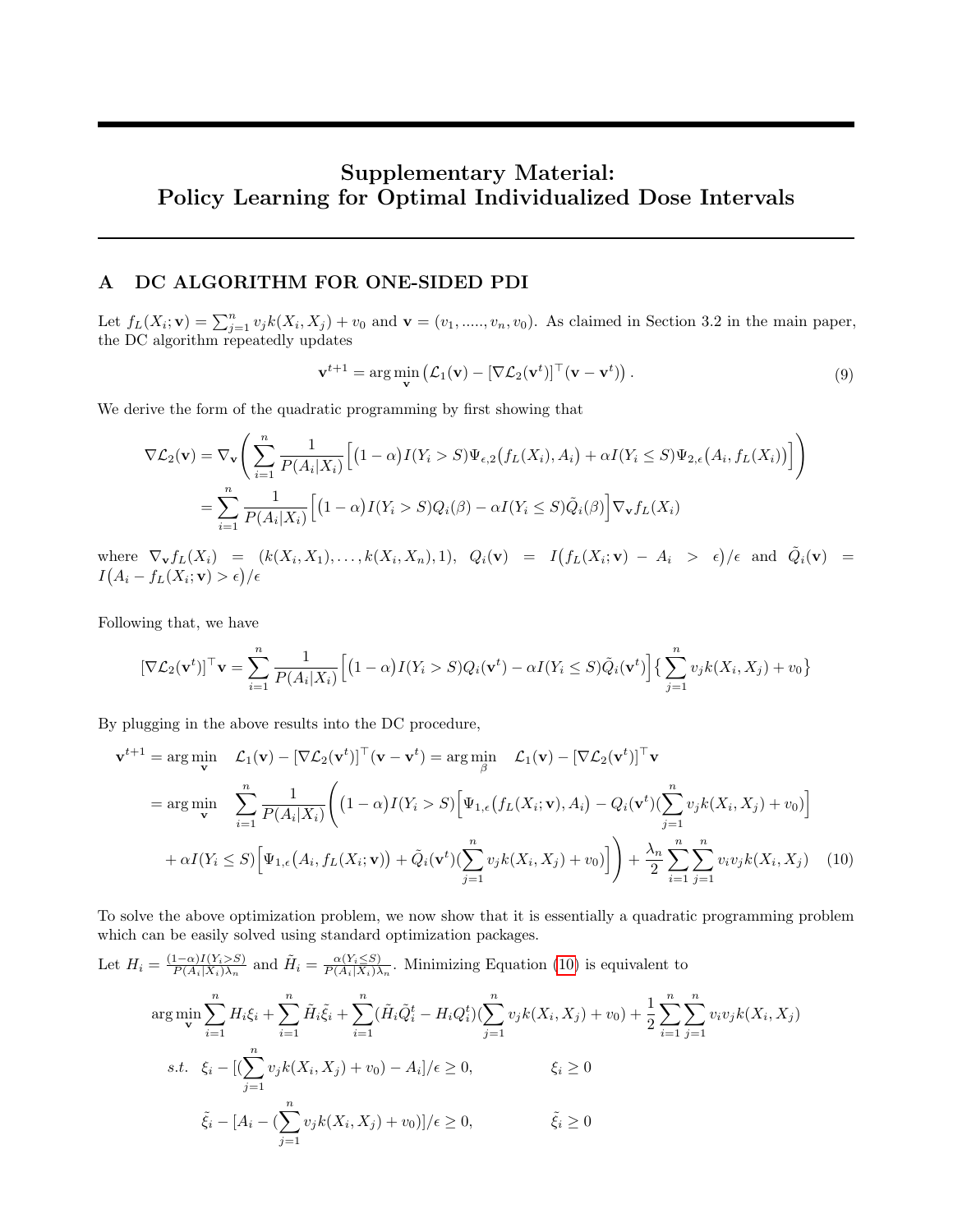Applying the Lagrangian multiplier, the problem above is equivalent to

$$
\max_{\alpha_i, \tilde{\alpha}_i, \mu_i, \tilde{\mu}_i} \min_{\mathbf{v}, \xi} \sum_{i=1}^n H_i \xi_i + \sum_{i=1}^n \tilde{H}_i \tilde{\xi}_i + \sum_{i=1}^n (\tilde{H}_i \tilde{Q}_i^t - H_i Q_i^t) (\sum_{j=1}^n v_j k(X_i, X_j) + v_0) + \frac{1}{2} \sum_{i=1}^n \sum_{j=1}^n v_i v_j k(X_i, X_j) \n- \sum_{i=1}^n \alpha_i (\xi_i - [(\sum_{j=1}^n v_j k(X_i, X_j) + v_0) - A_i]/\epsilon) - \sum_{i=1}^n \tilde{\alpha}_i (\tilde{\xi}_i - [A_i - (\sum_{j=1}^n v_j k(X_i, X_j) + v_0)]/\epsilon) - \sum_{i=1}^n \mu_i \xi_i - \sum_{i=1}^n \tilde{\mu}_i \tilde{\xi}_i \ns.t. \sum_{i=1}^n v_i k(X_i, X_j) + \sum_{i=1}^n (\tilde{H}_i \tilde{Q}_i^t - H_i Q_i^t + \alpha_i / \epsilon - \tilde{\alpha}_i / \epsilon) k(X_i, X_j) = 0 \quad \forall j = 1, ..., n
$$
\n
$$
\sum_{i=1}^n (\tilde{H}_i \tilde{Q}_i^t - H_i Q_i^t + \alpha_i / \epsilon - \tilde{\alpha}_i / \epsilon) = 0
$$
\n
$$
H_i - \alpha_i - \mu_i = 0 \quad \forall i = 1, ..., n
$$
\n
$$
\tilde{H}_i - \tilde{\alpha}_i - \tilde{\mu}_i = 0 \quad \forall i = 1, ..., n
$$
\n(11)

Incorporating the constraint that  $\alpha_i \geq 0$ ,  $\tilde{\alpha}_i \geq 0$ ,  $\mu_i \geq 0$ ,  $\tilde{\mu}_i \geq 0$  and denoting  $\beta_i = \tilde{H}_i \tilde{Q}_i^t - H_i Q_i^t + \alpha_i / \epsilon - \tilde{\alpha}_i / \epsilon$ , we have the final quadratic programming problem as

$$
\min_{\beta} \qquad \frac{1}{2} \sum_{i=1}^{n} \sum_{j=1}^{n} \beta_i k(X_i, X_j) \beta_j + \sum_{i=1}^{n} \beta_i A_i
$$
\n
$$
s.t. \qquad \tilde{H}_i \tilde{Q}_i^t - H_i Q_i^t - \tilde{H}_i / \epsilon \leq \beta_i \leq \tilde{H}_i \tilde{Q}_i^t - H_i Q_i^t + H_i / \epsilon \quad \forall i = 1, \dots, n
$$
\n
$$
\sum_{i=1}^{n} \beta_i = 0
$$
\n(12)

The  $t + 1$  step solution of  $(v_1, \ldots, v_n)$  is thus attained from

$$
\sum_{i=1}^{n} v_i k(X_i, X) = -\sum_{i=1}^{n} \beta_i k(X_i, X)
$$

As for the intercept  $v_0$ , although there exists an analytic solution by applying the KKT conditions, we solve it using a line search for simplicity. We iteratively solve the quadratic programming problem until convergence.

## B PROOF OF THEOREMS FOR ONE-SIDED PDI

## B.1 Proof of Theorem [4.1](#page-4-1)

Proof. First, let  $f^* \in F \equiv \{f : \forall x \in \mathcal{X}, P(Y(f(x)) > S) = \alpha\}$ . For any f' such that  $f' \neq f^*$ , denote  $\mathcal{X}_0 = \{x : x \in \mathcal{X}, \exists f \in F \text{ s.t. } f'(x) = f(x)\}, \ \mathcal{X}_1 = \{x : x \in \mathcal{X}, \ f'(x) > \max_{f \in F} f(x)\}, \text{ and}$  $\mathcal{X}_2 = \{x : x \in \mathcal{X}, f'(x) < \min_{f \in F} f(x)\}\$ 

Under the ignorability assumption,  $P(Y > S | A = f'(x), x) = P(Y(f'(x)) > S | x) > \alpha$  for  $x \in \mathcal{X}_1$ , while  $P(Y > S | A = f'(x), x) = P(Y(f'(x)) > S | x) < \alpha$  for  $x \in \mathcal{X}_2$ .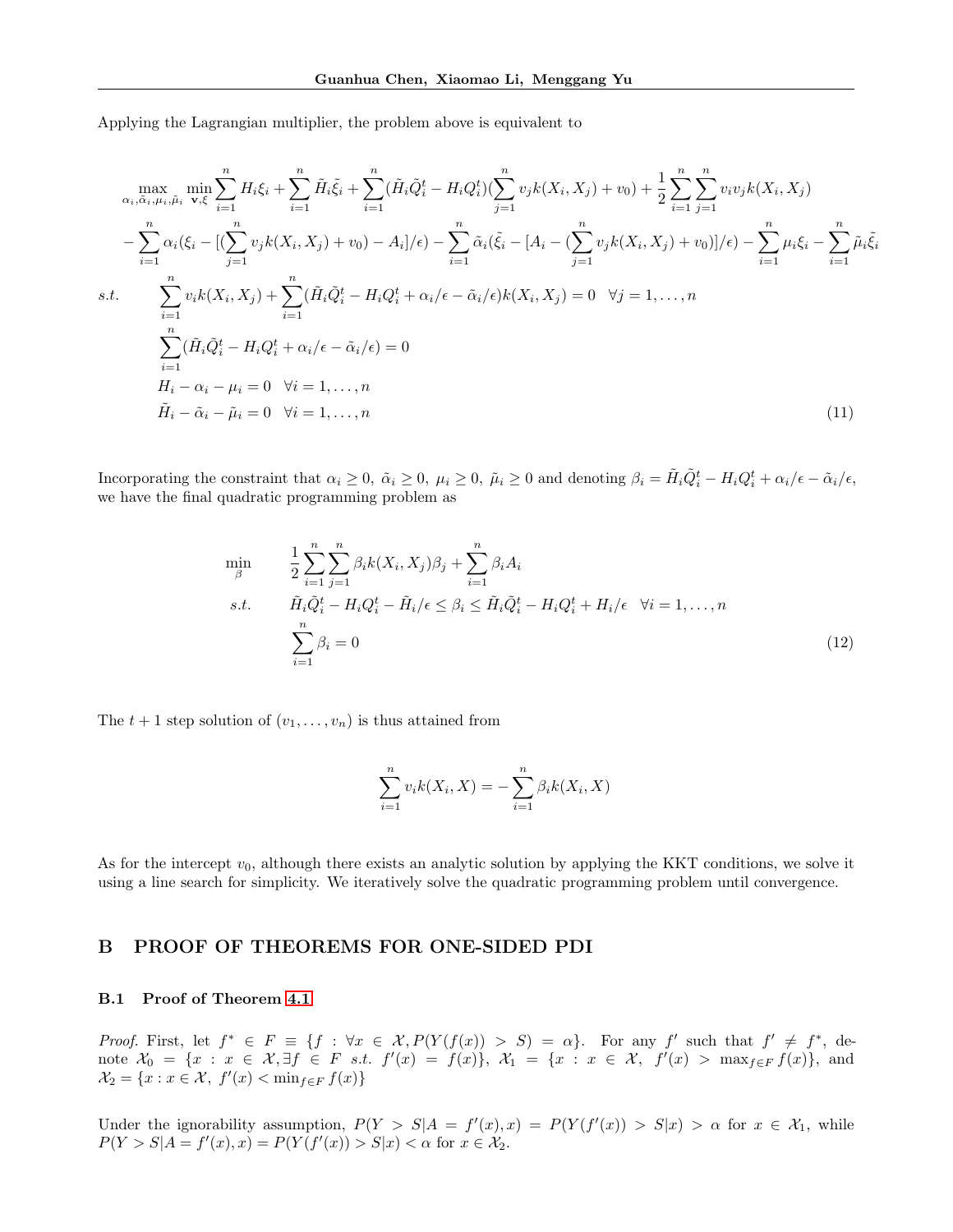Then

$$
R(f') - R(f^*)
$$
  
\n
$$
= E\Big[\frac{1}{P(A|X)} \Big((1-\alpha)I(Y>S)\Big(I(A < f'(X)) - I(A < f^*(X))\Big)
$$
  
\n
$$
+ \alpha I(Y \le S)\Big(I(A > f'(X)) - I(A > f^*(X))\Big)\Big)\Big]
$$
  
\n
$$
= E\Big[\int_{f^*(X)}^{f'(X)} \Big((1-\alpha)P(Y>S|A=a, X)\Big)
$$
  
\n
$$
- \alpha P(Y \le S|A=a, X)\Big) da\Big| X \in \mathcal{X}_1\Big] P(X \in \mathcal{X}_1)
$$
  
\n
$$
+ E\Big[\int_{f^*(X)}^{f^*(X)} \Big(-(1-\alpha)P(Y>S|A=a, X)\Big)\Big]
$$
(A1)

$$
+ E\left[\int_{f'(X)}^{f''(X)} \left(-(1-\alpha)P(Y>S|A=a,X)\right) d\alpha\middle| X \in \mathcal{X}_2\right] P(X \in \mathcal{X}_2)
$$
\n
$$
+ \alpha P(Y \leq S|A=a,X)\Big) da\Big| X \in \mathcal{X}_2 \Bigg] P(X \in \mathcal{X}_2)
$$
\n(A2)

$$
+ E\left[\int_{f^*(X)}^{f'(X)} \left((1-\alpha)\alpha - \alpha(1-\alpha)\right) da \middle| X \in \mathcal{X}_0\right] P\left(X \in \mathcal{X}_0\right) \tag{A3}
$$

Here

$$
(A3) = 0
$$
  
\n
$$
(A1) = E\left[\int_{f^*(X)}^{f'(X)} \left(P(Y > S | A = a, X) - \alpha\right) da \middle| X \in \mathcal{X}_1\right] P(X \in \mathcal{X}_1)
$$
  
\n
$$
= E\left[\int_{\max_{f \in \mathcal{F}} f(X)}^{f'(X)} \left(P(Y > S | A = a, X) - \alpha\right) da \middle| X \in \mathcal{X}_1\right] P(X \in \mathcal{X}_1)
$$
  
\n
$$
\geq 0
$$
  
\n
$$
> 0 \quad \text{if} \quad P(X \in \mathcal{X}_1) \neq 0
$$

$$
(A2) = E\left[\int_{f'(X)}^{f^*(X)} \left(-P(Y > S | A = a, X) + \alpha\right) da \middle| X \in \mathcal{X}_2\right] P(X \in \mathcal{X}_2)
$$
  
\n
$$
= E\left[\int_{f'(X)}^{\min_{f \in \mathcal{F}} f(X)} \left(-P(Y > S | A = a, X) + \alpha\right) da \middle| X \in \mathcal{X}_2\right] P(X \in \mathcal{X}_2)
$$
  
\n
$$
\geq 0
$$
  
\n
$$
> 0 \quad \text{if} \quad P(X \in \mathcal{X}_2) \neq 0
$$

Therefore,  $R(f') - R(f^*) \ge 0$ . And  $R(f') - R(f^*) = 0$  if and only if  $P(X \in \mathcal{X}_1) = P(X \in \mathcal{X}_2) = 0$ , i.e,  $f' \in F$ . Hence any possible optimal left bound function  $f_{L, opt}(x) = \arg \min_f R(f)$  belongs to F. In addition, according to the assumptions (C1) and (C2) of partial monotonicity for PDI, we have that  $P(Y(f_{L, opt}(x)) > S) = \alpha$  and  $P(Y(a'(x)) > S) \ge \alpha$  for  $\forall x \in \mathcal{X}$ , where  $a'(x)$  is an arbitrary measurable function s.t.  $f_{L, opt}(x) \le a'(x) \le a_U$ . Theorem [4.1](#page-4-1) is proved.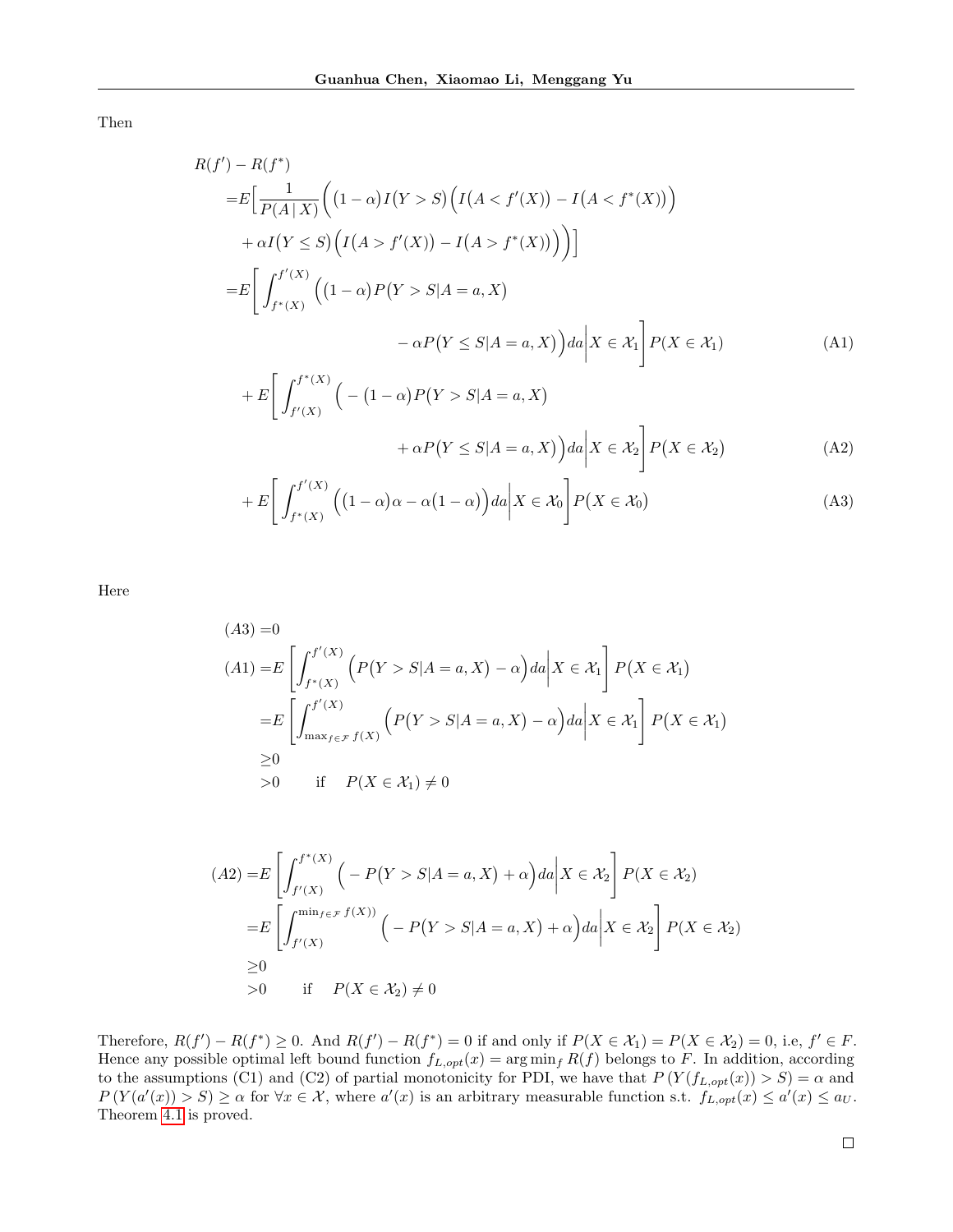### B.2 Proof of Theorem [4.2](#page-5-0)

*Proof.* For any measurable function  $f: \mathcal{X} \to \mathbb{R}$ , we have

$$
|R(f) - R_{\epsilon_n}(f)|
$$
  
\n
$$
= E \left| \frac{1}{\epsilon_n P(A \mid X)} \left( (1 - \alpha) I(Y > S) \max(\epsilon_n - (f(X) - A)_+, 0) \right) + \alpha I(Y \le S) \max(\epsilon_n - (A - f(X))_+, 0) \right) \right|
$$
  
\n
$$
= E_X \left| \frac{1}{\epsilon_n} \int_{a \in [a_L, a_U]} \left( (1 - \alpha) P(Y > S | A = a, X) \max(\epsilon_n - (f(X) - a)_+, 0) + \alpha P(Y \le S | A = a, X) \max(\epsilon_n - (a - f(X))_+, 0) \right) da \right|
$$
  
\n
$$
= E_X \left| \frac{(1 - \alpha)}{\epsilon_n} \int_{a \in [f(X) - \epsilon_n, f(X)]} P(Y > S | A = a, X) (\epsilon_n - (f(X) - a)) da + \frac{\alpha}{\epsilon_n} \int_{a \in [f(X), f(X) + \epsilon_n]} P(Y \le S | A = a, X) (\epsilon_n - (a - f(X))) da \right|
$$
  
\n
$$
= E_X \left| \frac{(1 - \alpha)}{\epsilon_n} \int_{x \in [0, \epsilon_n]} P(Y > S | A = f(X) - z, X) (\epsilon_n - z) dz + \frac{\alpha}{\epsilon_n} \int_{x \in [0, \epsilon_n]} P(Y \le S | A = f(X) + z, X) (\epsilon_n - z) dz \right|
$$
  
\n
$$
\le \epsilon_n
$$

Therefore Theorem [4.2](#page-5-0) follows.

### B.3 Proof of Theorem [4.3](#page-5-1)

Proof. According to Theorem [4.2,](#page-5-0) we have

$$
R(\hat{f}_L) - R(f_{opt}) \le R_{\epsilon_n}(\hat{f}_L) - R_{\epsilon_n}(f_{L,opt}) + 2C\epsilon_n
$$
  
\n
$$
\le R_{\epsilon_n}(\hat{f}_L) - R_{\epsilon_n}(f_L^*) + 2C\epsilon_n
$$
  
\n
$$
\le \left(\lambda_n ||\hat{f}_L||_k^2 + R_{\epsilon_n}(\hat{f}_L) - R_{\epsilon_n}^*\right) + \left(2C\epsilon_n\right)
$$
  
\n
$$
= (I) + (II) \tag{13}
$$

<span id="page-14-0"></span> $\Box$ 

where  $f_L^*$  is the minimizer of  $R_{\epsilon_n}(\cdot)$  and  $R_{\epsilon_n}^* = R_{\epsilon_n}(f_L^*)$ .

To bound  $(13)$ , we need to first bound  $(I)$ . As in [Chen et al.](#page-8-5)  $(2016)$ , we refer to Theorem 7.23 in [Steinwart and](#page-9-10) [Christmann](#page-9-10) [\(2008\)](#page-9-10). In order to use the oracle inequality in the theorem, there are four conditions to be satisfied.

- (B1) The loss function  $L(\cdot)$  has a supremum bound  $L(\cdot) \leq B$  for a constant  $B > 0$ .
- (B2) The loss function  $L(\cdot)$  is locally Lipschitz continuous and can be clipped at a constant  $M > 0$  such that  $f = I(|f| \le M)f + I(|f| \ge M)M.$
- (B3) The variance bound  $E_P(L \circ \tilde{f} L \circ f_{L,P}^*)^2 \le V(E_P(L \circ \tilde{f} L \circ f_{L,P}^*)^v)$  is satisfied for a constant  $v \in [0, 1], V \ge B^{2-v}$  and all  $f \in \mathcal{H}$ .
- (B4) For fixed  $n \geq 1$ , there exist constants  $p \in (0,1)$  and  $a \geq B$  such that the entropy number  $E_{D_X \sim P_X^n} e_i(id)$ :  $\mathcal{H} \to L_2(D_X)) \leq a i^{-\frac{1}{2p}}, i \leq 1.$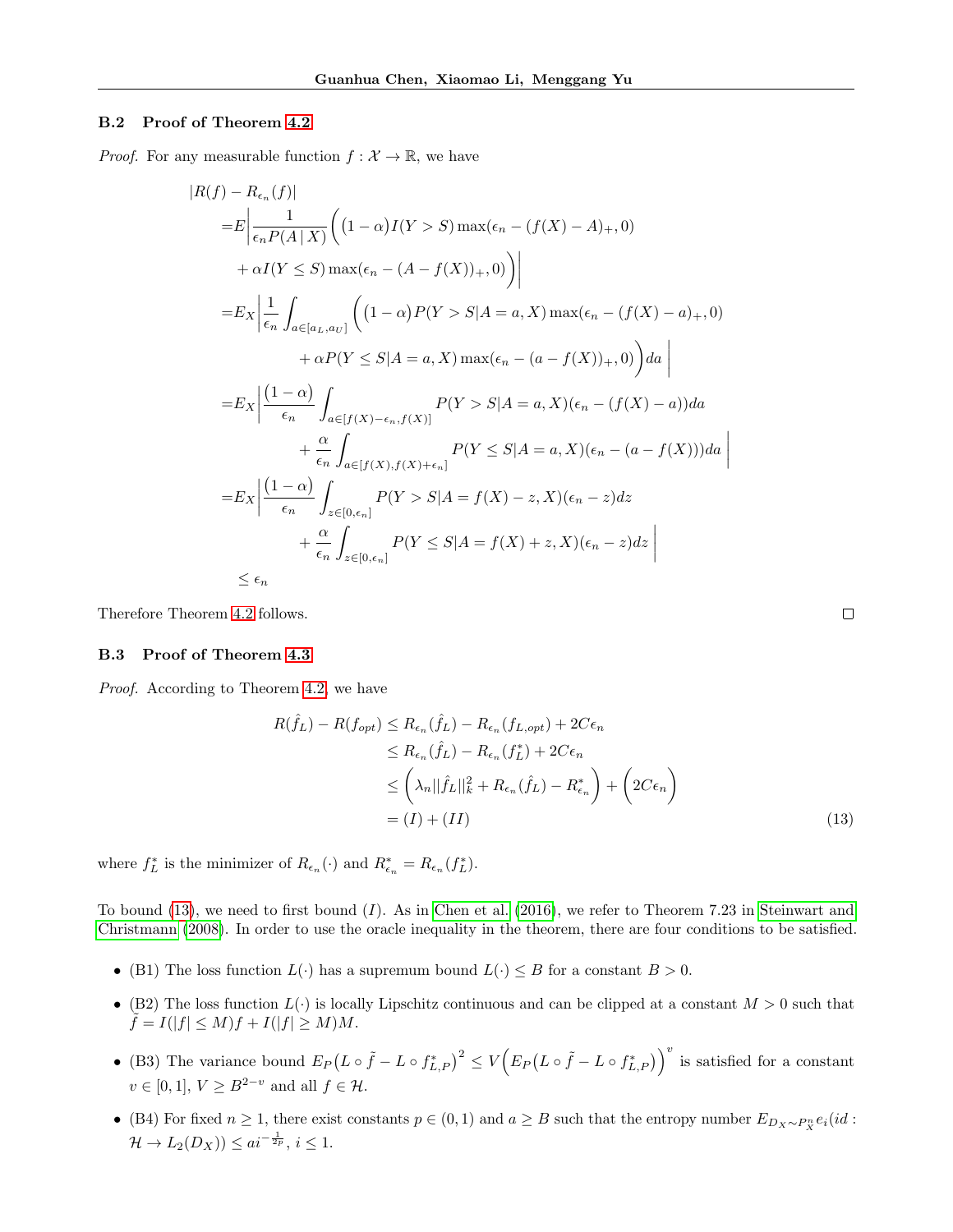To verify Condition (B1), recall that the relaxed loss function of the lower bound of the one-sided PDI is

$$
L_{\epsilon}(X, A, f_L(X)) = \frac{1}{P(A \mid X)} \Big\{ (1-\alpha)I(Y>S)\Psi_{\epsilon}(f_L(X), A) + \alpha I(Y \leq S)\Psi_{\epsilon}(A, f_L(X)) \Big\}
$$

Assuming the inverse probability  $1/P(A | X)$  is bounded by a constant B, then  $L_{\epsilon}(X, A, f_{L}(X))$  is naturally bounded by B as well.

To verify Condition (B2), similar to (B1),  $L_e(X, A, f_L(X))$  is Lipschitz continuous with a Lipschitz constant B. Also,  $f_L$  can be clipped to have a smaller risk. Suppose that M is an upper bound of the absolute value of a reasonable range of dose, say,  $M = \max\{|a_L|, |a_U|\}$ , and  $\tilde{f}_L = I(|f_L| \le M)f_L + I(|f_L| \ge M)M$ . It naturally follows that  $R(\tilde{f}_L) \leq R(f_L)$ , since any unreasonably large dose recommendation introduces a larger risk.

Condition (B3) is satisfied with  $v = 0$  and  $V = 4B^2$ , because

$$
E\left[\left(L_{\epsilon}\circ\tilde{f}_{L}-L_{\epsilon}\circ f_{L}^{*}\right)^{2}\right]\leq 2E\left[\left(L_{\epsilon}\circ\tilde{f}_{L}\right)^{2}+\left(L_{\epsilon}\circ f_{L}^{*}\right)^{2}\right]\leq 4B^{2}
$$

The Gaussian Kernel used in Sections [5.1](#page-5-2) and [5.2](#page-6-0) is one type of benign kernels. According to Theorem 7.34 of [Steinwart and Christmann](#page-9-10) [\(2008\)](#page-9-10), (B4) is satisfied with the constant  $a = c_{\epsilon,p} \gamma_n^{-\frac{(1-p)(1+\zeta)d}{2p}}$ , where  $d/(d+\tau) < p < 1$ and  $\zeta > 0$  are two constants.

Since Conditions (B1)-(B4) are satisfied in our case, applying Theorem 7.23 from [Steinwart and Christmann](#page-9-10) [\(2008\)](#page-9-10) yields

$$
(I) \leq 9 * \left\{ \lambda_n ||f_L^0||_k^2 + R_{\epsilon_n}(f_L^0) - R_{\epsilon_n}^* \right\} + K_0 \left[ \frac{1}{\gamma_n^{(1-p)(1+\zeta)d} \lambda_n^p n} \right]^{\frac{1}{2-p}} + 36\sqrt{2}B \left( \frac{\tau}{n} \right)^{\frac{1}{2}} + \frac{15B\tau}{n}
$$
(14)

with probability  $1 - 3e^{-\tau}$ .

In order to bound  $(\lambda_n||f_L^0||_k^2 + R_{\epsilon_n}(f_L^0) - R_{\epsilon_n}^*)$ , the approximation error, we refer to Section 2 in [Eberts et al.](#page-8-14) [\(2013\)](#page-8-14). As [\(14\)](#page-15-0) holds for any  $f_L^0 \in \mathcal{H}_{\gamma}$ , we construct a specific  $f_L^0$  to facilitate the proof. First, similar to Equation (8) in [Eberts et al.](#page-8-14) [\(2013\)](#page-8-14), we define a function  $\mathcal{K}(x) = \sum_{j=1}^{n} {r \choose j} (-1)^{1-j} \frac{1}{j^d} (\frac{2}{\gamma^2})^{d/2} \mathcal{K}_{j\gamma/\sqrt{2}}(x)$  where  $\mathcal{K}_{\gamma} = \exp(-\gamma^2 ||x||_2^2)$  for all  $x \in \mathbb{R}^d$ , and subsequently define  $f_L^0$  via convolution as follows,

<span id="page-15-0"></span>
$$
f_L^0 = \mathcal{K} * f_L^* = \int_{R^d} \mathcal{K}(X - t) f_L^*(t) dt, \ \ x \in R^d
$$

If we assume  $f_L^* \in L_2(R^d) \cap L_\infty(R^d)$ , then from Theorem 2.3 in [Eberts et al.](#page-8-14) [\(2013\)](#page-8-14), it can be shown that  $f_L^0 \in \mathcal{H}_{\gamma}$ , where  $\mathcal{H}_{\gamma}$  is the RKHS with the Gaussian kernel. In addition, Theorem 2.2 provides the upper bound for the access risk of  $f_L^0$ , which can be incorporated to yield the following results.

$$
\lambda_n ||f_L^0||_k^2 + R_{\epsilon_n}(f_L^0) - R_{\epsilon_n}^*
$$
\n
$$
= \lambda_n ||\mathcal{K} * f_L^*||_k^2 + R_{\epsilon_n}(\mathcal{K} * f_L^*) - R_{\epsilon_n}^*
$$
\n
$$
\leq \lambda_n (\gamma_n \sqrt{\pi})^{-d} (2^r - 1)^2 ||f_L^*||_{L_2(R^d)}^2 + R_{\epsilon_n}(\mathcal{K} * f_L^*) - R_{\epsilon_n}^*
$$
\n
$$
\leq \lambda_n (\gamma_n \sqrt{\pi})^{-d} (2^r - 1)^2 ||f_L^*||_{L_2(R^d)}^2 + B|\mathcal{K} * f_L^* - f_L^*|_{L_1(P_X)}
$$
\n
$$
\leq \lambda_n (\gamma_n \sqrt{\pi})^{-d} (2^r - 1)^2 ||f_L^*||_{L_2(R^d)}^2 + BC_{r,1} ||g||_{L_p(P_X)} \omega_{r,L_1(R^d)}(f_L^*, \gamma_n/2)
$$
\n(15)

Given the fact that  $f_{opt} \in B^{\delta}_{1,\infty}(R^d)$ , if we further assume  $f_L^* \in B^{\delta}_{1,\infty}(R^d)$ , i.e.,  $B^{\delta}_{1,\infty}(R^d) = \{f \in L_\infty(R^d)$ :  $\sup_{t>0} (t^{-\delta}\omega_{r,L_1(R^d)})(f,t) < \infty\},\$  then  $w_{r,L_1}(R^d)(f_L^*, \gamma_n/2) < c_0\gamma^{\delta}$ , where  $c_0$  is a constant. Plugging this into [\(15\)](#page-15-1), we obtain

<span id="page-15-1"></span>
$$
\lambda_n ||f_L^0||_k^2 + R_{\epsilon_n}(f_L^0) - R_{\epsilon_n}^* \le c_1 \lambda_n \gamma_n^{-d} + c_2 \gamma_n^{\delta}
$$

After combining all the parts together,

$$
R(\hat{f}_L) - R(f_{opt}) \le c_1 \frac{\lambda_n}{\gamma_n^d} + c_2 \gamma_n^{\delta} + c_3 \frac{1}{\gamma_n^{\frac{(1-p)(1+\zeta)d}{2-p}} \lambda_n^{\frac{p}{2-p}} n^{\frac{1}{2-p}}} + c_4 \frac{\tau^{\frac{1}{2}}}{n^{\frac{1}{2}}} + c_5 \frac{\tau}{n} + c_6 \epsilon_n
$$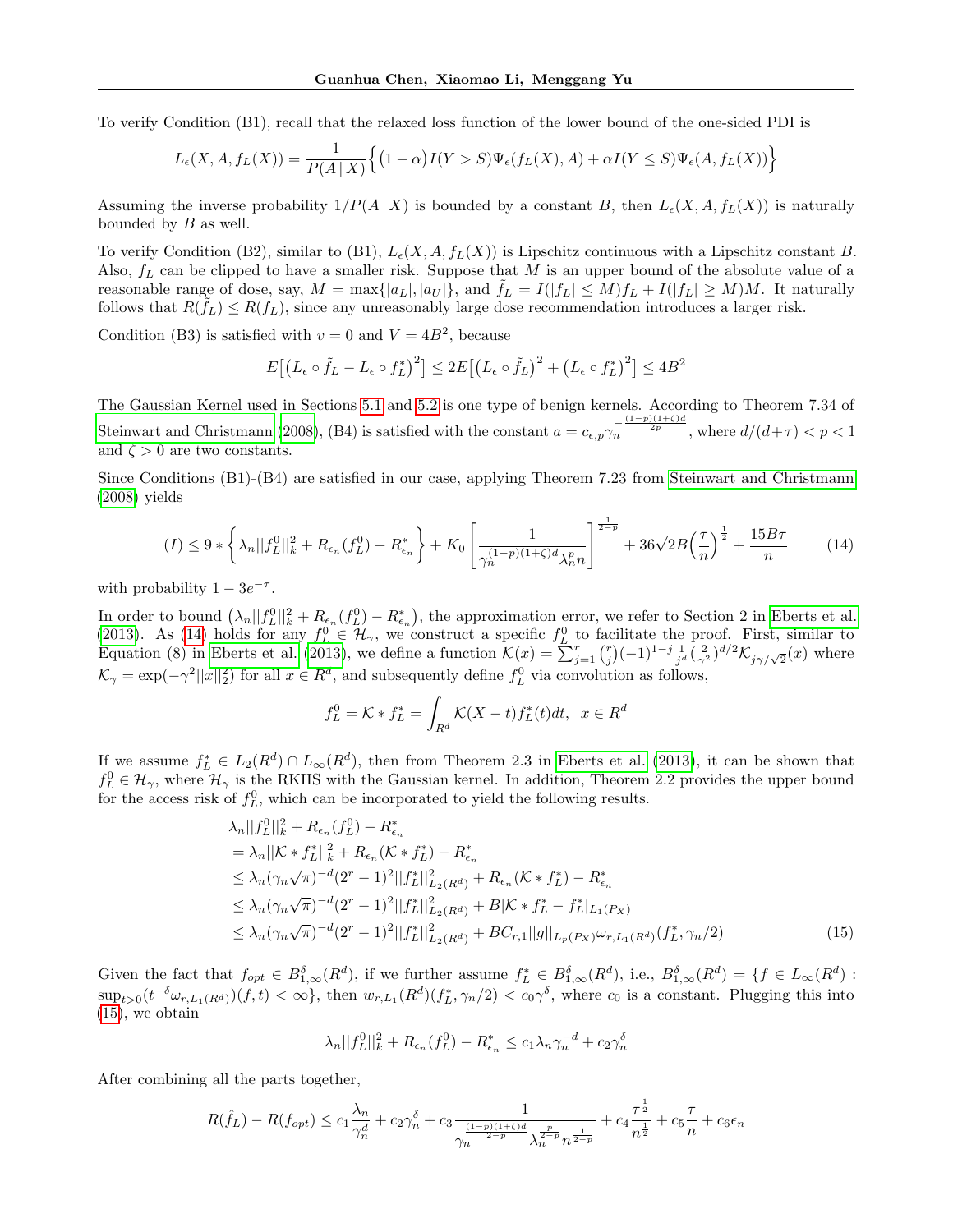By properly choosing the constant, i.e.

$$
\gamma_n \propto \left(\frac{1}{n}\right)^{\frac{1}{2\delta+d}} \qquad \lambda_n \propto \left(\frac{1}{n}\right)^{\frac{\delta+d}{2\delta+d}} \qquad \epsilon_n = \mathcal{O}\left(n^{-\frac{\delta}{2\delta+d}}\right)
$$

we have the convergence rate:

$$
R(\hat{f}_L) - R(f_{opt}) = \mathcal{O}\left(n^{-\frac{\delta}{2\delta + d}}\right)
$$

 $\Box$ 

# C THEORETICAL RESULTS FOR TWO-SIDED PDI

To ensure the two-sided PDI exists, we need the following assumptions similar to the one-sided PDI case:

(C3) For any x, the boundaries  $a_L$  and  $a_U$  for the dose range satisfy  $P\{Y(a_L) > S|x\} \leq \alpha$  and  $P\{Y(a_U) > S|x\}$  $S|x\rbrace \leq \alpha.$ 

(C4) There exists a function  $a^*(\cdot) \in [a_L, a_U]$  such that  $P\{Y(a^*(x)) > S|x\} \ge \alpha$ 

(C5) For any x, there are two numbers  $a_{1,x} < a_{2,x}$  with  $a_{1,x} \in [a_L, a_U]$  and  $a_{2,x} \in [a_L, a_U]$  such that  $P\{Y(a_{1,x}) > a_U\}$  $S|x] = \alpha$  and  $P\{Y(a_{2,x}) > S|x\} = \alpha$ .

<span id="page-16-0"></span>Corollary C.0.1. Let  $[f_{L,opt}, f_{U,opt}] = \arg \min_{f_L \leq f_U} R(f_L, f_U)$ . Then, under the assumptions (C3)-(C5),  $[f_{L,opt}, f_{U,opt}]$  has the following properties:

(1)  $P\{Y(f_{L,opt}(x)) > S | x\} = \alpha \text{ and } P\{Y(f_{U,opt}(x)) > S | x\} = \alpha, \forall x.$ 

(2) For any measurable function  $a(\cdot)$  s.t.  $f_{L,opt}(x) \leq a(x) \leq f_{U,opt}(x)$ ,  $\forall x \in \mathcal{X}$ , the potential outcome  $Y(a(x))$ satisfies  $P(Y(a(x)) > S|x) \ge \alpha$ .

(3) For any  $a_1(x) < f_{L, opt}(x)$ ,  $P(Y(a_1(x)) > S|x) < \alpha$ , and for any  $a_2(x) > f_{U, opt}(x)$ ,  $P(Y(a_2(x)) > S|x) < \alpha$ .

Proof. First,

$$
F_L \equiv \{f : \forall x \in \mathcal{X}, P(Y(f(x)) > S|x) = \alpha \quad and \quad \exists a^* < f(x), P(Y(a^*(x)) > S|x) \le \alpha\}
$$
\n
$$
F_U \equiv \{f : \forall x \in \mathcal{X}, P(Y(f(x)) > S|x) = \alpha \quad and \quad \exists a^* > f(x), P(Y(a^*(x)) > S|x) \le \alpha\}
$$

Let  $f_L^* \in F_L$  and  $f_U^* \in F_U$ , then for arbitrary  $f'_L$  and  $f'_U$ , the sample space of X can be decomposed as  $\mathcal{X} = \mathcal{X}_0 \cup \mathcal{X}_1 \cup \mathcal{X}_2 \cup \mathcal{X}_3 \cup \mathcal{X}_4 \cup \mathcal{X}_5 \cup \mathcal{X}_6$  where

$$
\mathcal{X}_0 = \{x : x \in \mathcal{X}, \quad \exists f_L \in F_L \text{ s.t. } f'_L(x) = f_L(x) \quad \text{and} \quad \exists f_U \in F_U \text{ s.t. } f'_U(x) = f_U(x)\}
$$
\n
$$
\mathcal{X}_1 = \{x : x \in \mathcal{X}, \quad \max_{f_L \in F_L} f_L(x) < f'_L(x) \le f'_U(x) < \min_{f_U \in F_U} f_U(x)\}
$$
\n
$$
\mathcal{X}_2 = \{x : x \in \mathcal{X}, \quad f'_L(x) < \min_{f_L \in F_L} f_L(x) \le \max_{f_U \in F_U} f_U(x) < f'_U(x)\}
$$
\n
$$
\mathcal{X}_3 = \{x : x \in \mathcal{X}, \quad f'_L(x) \le \min_{f_L \in F_L} f_L(x) \le f'_U(x) \le \max_{f_U \in F_U} f_U(x)\}
$$
\n
$$
\mathcal{X}_4 = \{x : x \in \mathcal{X}, \quad \min_{f_L \in F_L} f_L(x) \le f'_L(x) \le \max_{f_U \in F_U} f_U(x) \le f'_U(x)\}
$$
\n
$$
\mathcal{X}_5 = \{x : x \in \mathcal{X}, \quad f'_L(x) \le f'_U(x) < \min_{f_L \in F_L} f_L(x) \le \max_{f_U \in F_U} f_U(x)\}
$$
\n
$$
\mathcal{X}_6 = \{x : x \in \mathcal{X}, \quad \min_{f_L \in F_L} f_L(x) \le \max_{f_U \in F_U} f_U(x) < f'_L(x) \le f'_U(x)\}
$$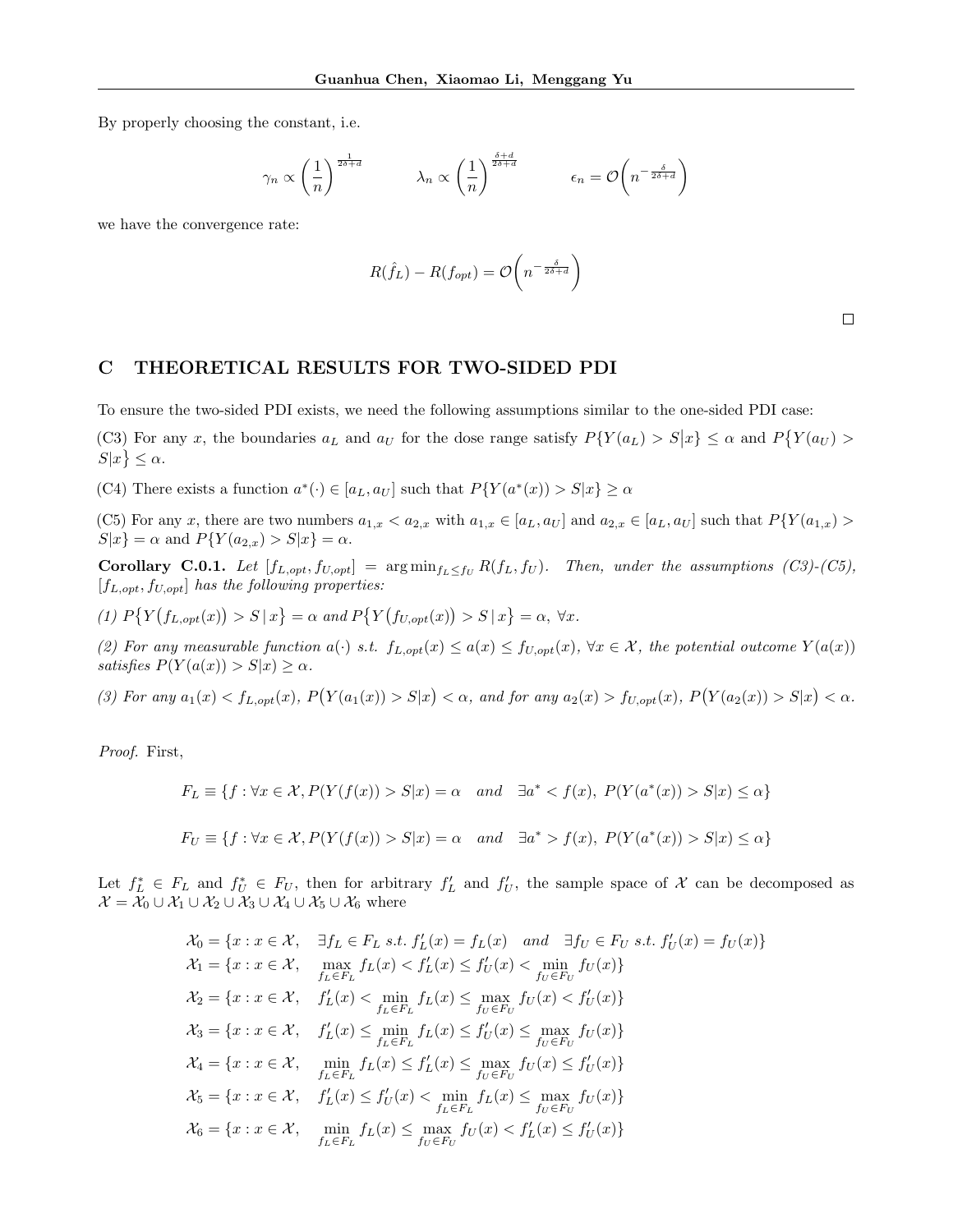Then

$$
R(f') - R(f^*) = E\left[\frac{1}{P(A|X)}\left((1-\alpha)I(Y>S)\left(I(A \notin [f'_L(X), f'_U(X)]) - I(A \notin [f'_L(X), f'_U(X)])\right) + \alpha I(Y \le S)\left(I(A \in [f'_L(X), f'_U(X)]) - I(A \in [f'_L(X), f'_U(X)])\right)\right)\right]
$$

$$
= E\left[\ldots \mid X \in \mathcal{X}_1\right] P(X \in \mathcal{X}_0) \tag{M0}
$$

$$
+ E\left[\dots \big| X \in \mathcal{X}_1\right] P(X \in \mathcal{X}_1) \tag{M1}
$$

$$
+ E\left[\dots \mid X \in \mathcal{X}_2\right] P(X \in \mathcal{X}_2) \tag{M2}
$$

$$
+ E\left[\dots \mid X \in \mathcal{X}_3\right] P(X \in \mathcal{X}_3) \tag{M3}
$$

$$
+ E\left[\dots \big| X \in \mathcal{X}_4\right] P(X \in \mathcal{X}_4) \tag{M4}
$$

$$
+ E\left[\dots | X \in \mathcal{X}_5\right] P(X \in \mathcal{X}_5)
$$
  
+ E\left[\dots | X \in \mathcal{X}\_6\right] P(X \in \mathcal{X}\_6) (M6)

where  $(M3) \ge 0$ ,  $(M3) > 0$  if  $P(X \in \mathcal{X}_3) > 0$ , and  $(M4) \ge 0$ ,  $(M4) > 0$  if  $P(X \in \mathcal{X}_3) > 0$ , according to the results of Theorem [4.1.](#page-4-1) These results can be directly applied since it is easily seen that within  $\mathcal{X}_3$  and  $\mathcal{X}_4$ , assumptions for Theorem [4.1](#page-4-1) are satisfied. Obviously  $(M0) = 0$  and

$$
(M1) = E \left[ \int_{f_L^*(X)}^{f_L^*(X)} \left( (1 - \alpha) P(Y > S | A = a, X) - \alpha P(Y \le S | A = a, X) \right) da + \int_{f_U^*(X)}^{f_U^*(X)} \left( (1 - \alpha) P(Y > S | A = a, X) - \alpha P(Y \le S | A = a, X) \right) da \right| X \in \mathcal{X}_1 \right] P(X \in \mathcal{X}_1)
$$
  
= 
$$
E \left[ \int_{\max_{f_L \in F_L} f_L(X)}^{f_L^*(X)} \left( P(Y > S | A = a, X) - \alpha \right) da + \int_{f_U^*(X)}^{\min_{f_U \in F_U} f_U(X)} \left( P(Y > S | A = a, X) - \alpha \right) da \right| X \in \mathcal{X}_1 \right] P(X \in \mathcal{X}_1)
$$

Therefore  $(M1) \geq 0$  and  $> 0$  if  $P(X \in \mathcal{X}_1) \neq 0$ . Similarly,

$$
(M2) = E \left[ \int_{f_L'(X)}^{f_L'(X)} \left( -(1 - \alpha)P(Y > S | A = a, X) + \alpha P(Y \le S | A = a, X) \right) da + \int_{f_U^*(X)}^{f_U'(X)} \left( -(1 - \alpha)P(Y > S | A = a, X) + \alpha P(Y \le S | A = a, X) \right) da \middle| X \in \mathcal{X}_2 \right] P(X \in \mathcal{X}_2)
$$
  
= 
$$
E \left[ \int_{f_L'(X)}^{\min_{f_L \in F_L} f_L(X)} \left( -P(Y > S | A = a, X) + \alpha \right) da + \int_{\max_{f_U \in F_U} f_U(X)}^{f_U'(X)} \left( -P(Y > S | A = a, X) + \alpha \right) da \middle| X \in \mathcal{X}_2 \right] P(X \in \mathcal{X}_2)
$$

Therefore  $(M2) \geq 0$  and  $> 0$  if  $P(X \in \mathcal{X}_2) \neq 0$ .

$$
(M5) = E \left[ \int_{f'_L(X)}^{f'_U(X)} \left( -(1 - \alpha)P(Y > S | A = a, X) + \alpha P(Y \le S | A = a, X) \right) da + \int_{f_U^*(X)}^{f_L^*(X)} \left( (1 - \alpha)P(Y > S | A = a, X) - \alpha P(Y \le S | A = a, X) \right) da \right| X \in \mathcal{X}_5 \right] P(X \in \mathcal{X}_5)
$$
  
= 
$$
E \left[ \int_{f'_L(X)}^{f'_U(X)} \left( -P(Y > S | A = a, X) + \alpha \right) da + \int_{f_U^*(X)}^{f_L^*(X)} \left( P(Y > S | A = a, X) - \alpha \right) da \right| X \in \mathcal{X}_5 \right] P(X \in \mathcal{X}_5)
$$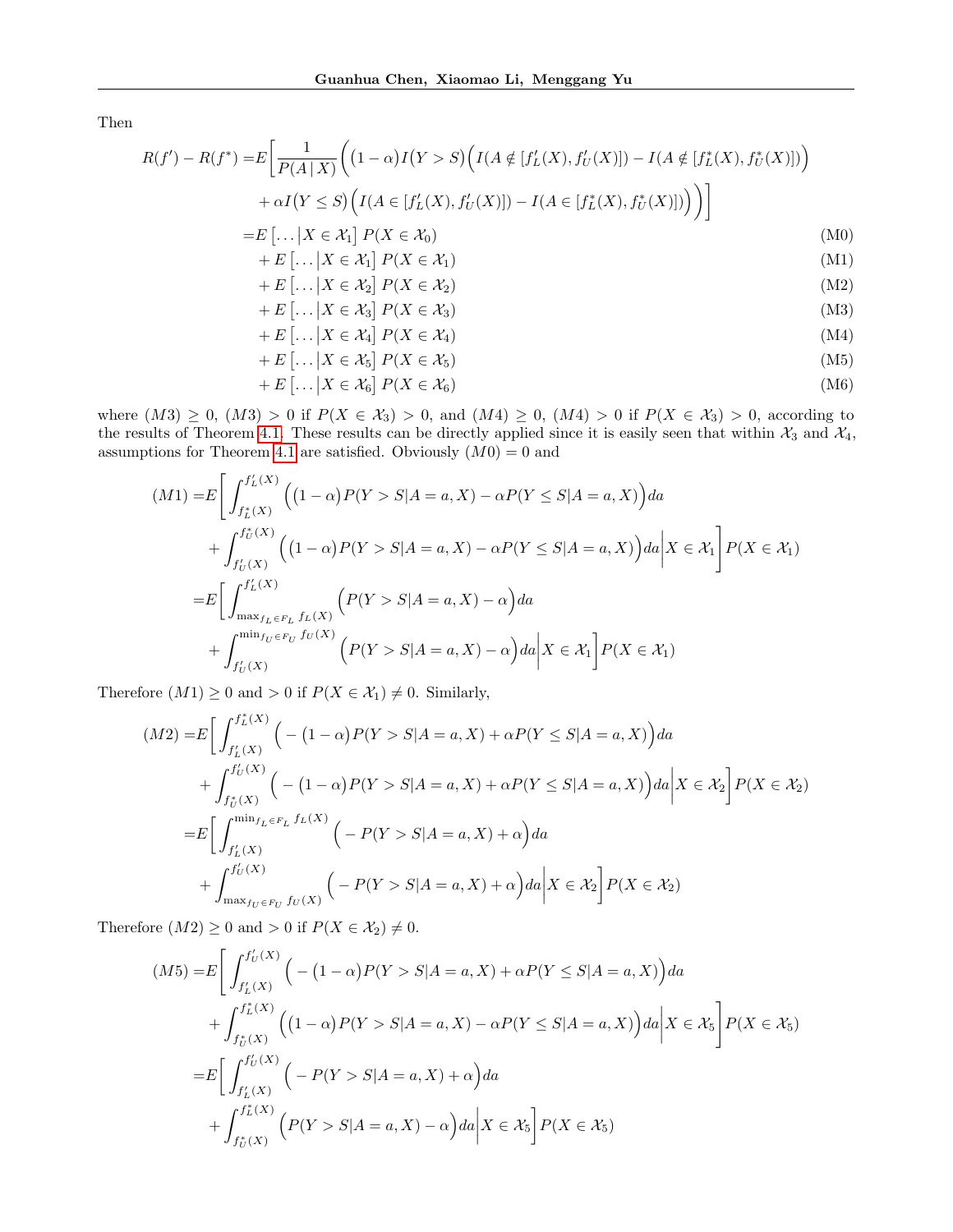Therefore  $(M5) \geq 0$  and  $> 0$  if  $P(X \in \mathcal{X}_2) \neq 0$ .

$$
(M6) = E\left[\int_{f'_L(X)}^{f'_U(X)} \left(-(1-\alpha)P(Y>S|A=a,X) + \alpha P(Y \leq S|A=a,X)\right) da + \int_{f^*_U(X)}^{f^*_L(X)} \left((1-\alpha)P(Y>S|A=a,X) - \alpha P(Y \leq S|A=a,X)\right) da \Big| X \in \mathcal{X}_6\right] P(X \in \mathcal{X}_6)
$$

$$
= E\left[\int_{f'_L(X)}^{f'_U(X)} \left(-P(Y>S|A=a,X) + \alpha\right) da + \int_{f^*_U(X)}^{f^*_L(X)} \left(P(Y>S|A=a,X) - \alpha\right) da \Big| X \in \mathcal{X}_6\right] P(X \in \mathcal{X}_6)
$$

Therefore  $(M6) \geq 0$  and  $> 0$  if  $P(X \in X_6) \neq 0$ . Consequently,  $R(f'_U, f'_U) - R(f_L^*, f_U^*) \geq 0$ , and  $R(f'_U, f'_U)$  $R(f_L^*, f_U^*) = 0$  if and only if  $P(X \notin X_0) = 0$ . Hence for any optimal two-sided bound functions  $[f_{L, opt}, f_{U, opt}] =$  $\arg\min_{f_L\leq f_U} R(f_L, f_U)$ , we have  $f_{L, opt} \in F_L$  and  $f_{L, opt} \in F_U$ . According to the assumptions (C3), (C4) and (C5), we have that  $P(Y(f_{L,opt}(x)) > S|x) = P(Y(f_{U,opt}(x)) > S|x) = \alpha$  and  $P(Y(a'_x) > S|x) \ge \alpha$  for  $\forall x \in \mathcal{X}$ , where  $a'(x)$  is an arbitrary measurable function s.t.  $f_{L,opt}(x) \le a'(x) \le f_{U,opt}(x)$ .

<span id="page-18-0"></span>**Corollary C.0.2.** For any interval of two measurable functions  $[f_L(x), f_U(x)]$ , where  $f_L(x) \leq f_U(x), \forall x \in \mathcal{X}$ , we have  $|R(f_L, f_U) - R_{\epsilon_n}(f_L, f_U)| \leq C\epsilon_n$ , where C is a constant.

*Proof.* For any measurable function  $f_L : \mathcal{X} \to \mathbb{R}$ ,  $f_U : \mathcal{X} \to \mathbb{R}$  and  $f_L(X) \leq f_U(X) \forall x \in \mathcal{X}$ , we have

$$
|R(f) - R_{\epsilon_n}(f)|
$$
  
\n
$$
= E_X \left| \frac{(1 - \alpha)}{\epsilon_n} \int_{a \in [f_L(X) - \epsilon_n, f_L(X)]} P(Y > S | A = a, X)(\epsilon_n - (f_L(X) - a)) da + \frac{\alpha}{\epsilon_n} \int_{a \in [f_L(X), f_L(X) + \epsilon_n]} P(Y \le S | A = a, X)(\epsilon_n - (a - f_L(X))) da + \frac{\alpha}{\epsilon_n} \int_{a \in [f_U(X) - \epsilon_n, f_U(X)]} P(Y \le S | A = a, X)(\epsilon_n - (f_U(X) - a)) da + \frac{(1 - \alpha)}{\epsilon_n} \int_{a \in [f_U(X), f(X)_R + \epsilon_n]} P(Y > S | A = a, X)(\epsilon_n - (a - f_U(X))) da + \frac{\alpha}{\epsilon_n} \int_{z \in [0, \epsilon_n]} P(Y > S | A = f_L(X) - z, X)(\epsilon_n - z) dz + \frac{\alpha}{\epsilon_n} \int_{z \in [0, \epsilon_n]} P(Y \le S | A = f_L(X) + z, X)(\epsilon_n - z) dz + \frac{\alpha}{\epsilon_n} \int_{z \in [0, \epsilon_n]} P(Y \le S | A = f_U(X) - z, X)(\epsilon_n - z) dz + \frac{(1 - \alpha)}{\epsilon_n} \int_{z \in [0, \epsilon_n]} P(Y > S | A = f_U(X) + z, X)(\epsilon_n - z) dz + \frac{(1 - \alpha)}{\epsilon_n} \int_{z \in [0, \epsilon_n]} P(Y > S | A = f_U(X) + z, X)(\epsilon_n - z) dz \right|
$$
  
\n
$$
= 2\epsilon_n.
$$

We provide a convergence rate by borrowing the results from Theorem [4.3,](#page-5-1) and replace the convergence of the two-sided PDI estimator with two estimators of one-sided PDIs. In order to do so, extra assumptions have to be made. It would be an interesting future work if better rates under weaker assumptions can be achieved.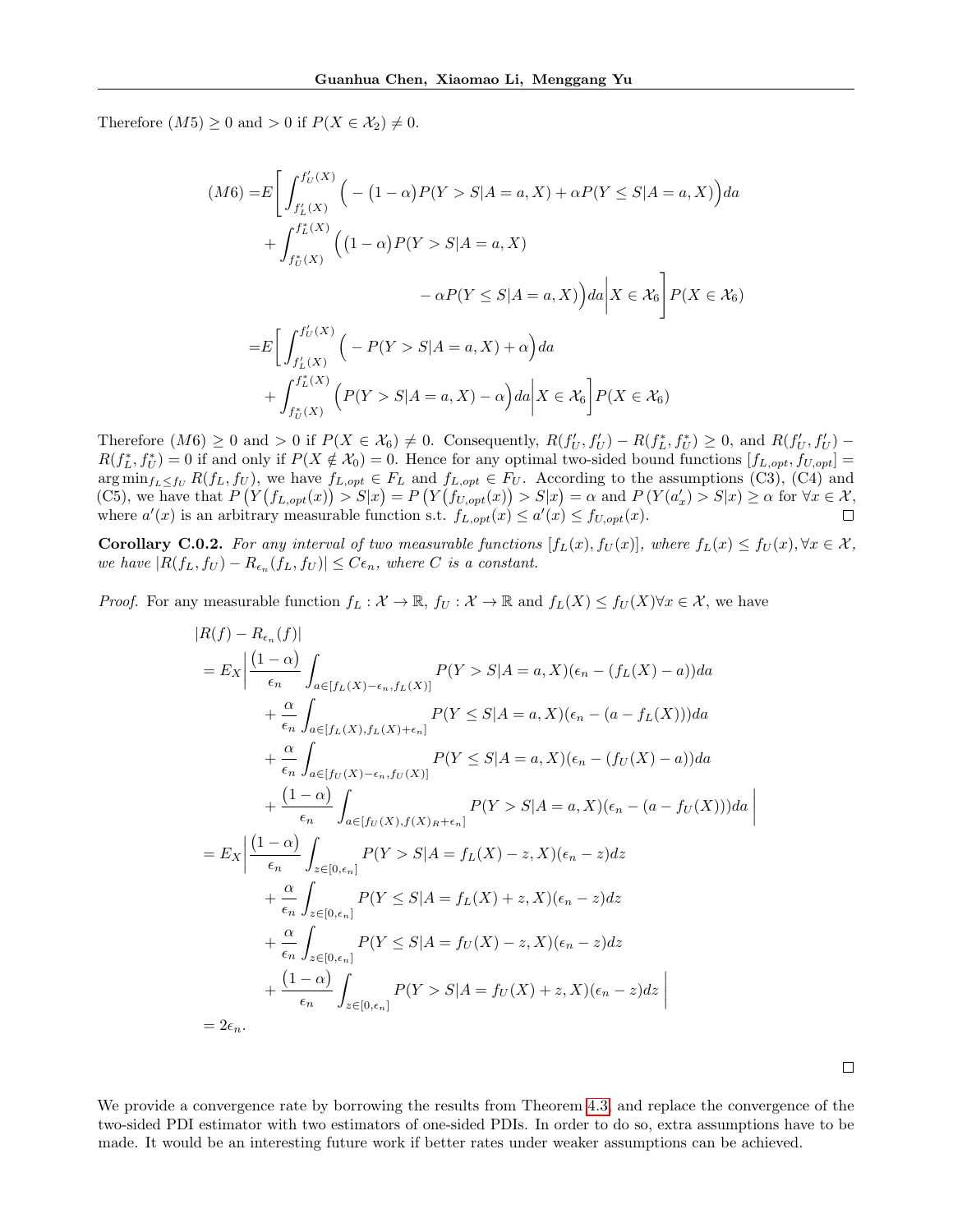<span id="page-19-0"></span>**Corollary C.0.3.** Assume that  $f_{L, opt} \in B^{\delta}_{1,\infty}(\mathbb{R}^d)$  and  $f_{U, opt} \in B^{\delta}_{1,\infty}(\mathbb{R}^d)$  where  $B^{\delta}_{1,\infty}(\mathbb{R}^d) = \{f \in L_{\infty}((\mathbb{R}^d)):$  $\sup_{t>0}(t^{-\delta}w_{(r,L_1)}(f,t))<\infty\}$  and w is the modulus of continuity. In addition, assume that there exists a measurable function  $f_{M,opt}(x)$ , which is known or can be estimated consistently, such that  $f_{L,opt}(x) < f_M(x)$  $f_{U,opt}(x)$  for all  $x \in \mathcal{X}$ . Then for any  $\eta > 0$ ,  $d/(d+\tau) < p < 1$ ,  $\tau > 0$ ,  $0 < c < 1$ , and properly chosen  $\gamma_n$ ,  $\lambda_n$  and  $\epsilon_n$ , we have

$$
R(\hat{f}_{L,n}, \hat{f}_{U,n}) - R(f_{L,opt}, f_{U,opt}) = \mathcal{O}_p\left(n^{-\frac{\delta}{2\delta + d}}\right)
$$
\n(16)

with probability  $c(1-3e^{-\tau})^2$ . Here d is the dimension of X.

Proof. The proof of Corollary [C.0.3](#page-19-0) consists of two steps. In the first step, we assume that there exists a function or a consistent estimator of a function that separates the dataset into two subsets which we call as left and right subsets, in each of which Conditions (C1) and (C2) are satisfied. In the second step, the integrated excessive risk of the two-sided PDI estimator is bounded by the sum of excessive risks of two independent one-sided PDI estimators.

Suppose there is a function  $f_{M,opt}(x)$ , such that  $f_{L,opt}(x) < f_{M,opt}(x) < f_{U,opt}(x)$  for all  $x \in \mathcal{X}$ . Such a function is typically unknown in practice, hence we consider the case when  $f_{M, opt}(x)$  is estimated from data. One choice of  $f_{M,opt}$  is  $f_{\text{max,opt}} = \arg \max_{f} E[Y|A = f(X), X]$ , the optimal individual dose rule (IDR) in [Chen et al.](#page-8-5) [\(2016\)](#page-8-5). Theoretical properties of the estimator  $\hat{f}_{\text{max}}$  have been established in [Chen et al.](#page-8-5) [\(2016\)](#page-8-5) and also discussed in [Luedtke and van der Laan](#page-9-23) [\(2016\)](#page-9-23). Despite the fact that it is suggested in [Luedtke and van der Laan](#page-9-23) [\(2016\)](#page-9-23) that the O-learning based estimator might convergence in nearly  $\mathcal{O}(n^{-1/2})$ , the rate established there was based on the risk (or value function) instead of the rule  $f_{\text{max}, opt}$  itself. To facilitate proving the properties of the two-sided PDI, we make the following further assumption for the estimated optimal dose function  $\hat{f}_{\text{max}}$ .

$$
f_{L,opt}(x) < \hat{f}_{\text{max}}(x) < f_{U,opt}(x), \quad \forall x \in \mathcal{X} \tag{17}
$$

In the second step, two subsets are defined where the lower bound function and the upper bound function can be estimated separately using the corresponding subset, assuming there is a  $f_{M, opt}$ , known or estimated, such that  $f_{L,opt}(x) < f_{M,opt}(x) < f_{U,opt}(x)$  for all  $x \in \mathcal{X}$ . Denote the original dataset as  $\mathcal{D} = \{(X_i, A_i, Y_i), 1 \leq i \leq n\}$  and then we can subsequently define the left subset as  $\mathcal{D}_{\mathcal{L}} = \{(X_i, A_i, Y_i), \forall i \text{ s.t. } A_i \leq f_{M,opt}(X_i)\}\$ and the right subset as  $\mathcal{D}_{\mathcal{U}} = \{(X_i, A_i, Y_i), \forall i \text{ s.t. } A_i > f_{M,opt}(X_i)\}.$  These two subsets are independent as there is no shared observations.

Now define  $\hat{f}'_L = \min_{f_L} \hat{R}_{\epsilon}(f_L)$  on  $\mathcal{D}_{\mathcal{L}}$  and  $\hat{f}'_U = \min_{f_U} \hat{R}_{\epsilon}(f_U)$  on  $\mathcal{D}_{\mathcal{U}}$ , while  $\{\hat{f}_L, \hat{f}_U\} = \min_{f_L, f_U} \hat{R}_{\epsilon}(f_L, f_U)$  on the dataset of D. Similarly, define  $f'_{L,*} = \min_{f_L} R_{\epsilon}(f_L)$  on the (sub)population of  $\mathcal{D}_{\mathcal{L}}$  and  $f'_{U,*} = \min_{f_U} R_{\epsilon}(f_U)$ on the (sub)population of  $\mathcal{D}_{\mathcal{U}}$ , while  $\{f_{L,\ast}, f_{U,\ast}\} = \min_{f_L, f_U} R_{\epsilon}(f_L, f_U)$  on the original population. To simplify the problem, we assume that  $f_{L,\ast}(x) - f_{U,\ast}(x) \leq -2\epsilon$ , since this inequality will hold when  $\epsilon \to 0$  as  $n \to 0$ . By the definitions of  $\mathcal{D}_{\mathcal{L}}, \mathcal{D}_{\mathcal{U}}$  and  $\mathcal{D},$  we have  $\{f'_{L,*}, f'_{U,*}\} = \{f_{L,*}, f_{U,*}\},$  i.e., the population estimates of the lower and upper bounds estimated jointly are the same as the population estimates of the lower and upper bounds estimated individually while assuming the other part is known. In addition, we make the following assumption of the uniform convergence of the empirical risk function.

<span id="page-19-1"></span>
$$
\sup_{f_L, f_U \in \mathcal{H}} \left| \hat{R}_{\epsilon}(f_L, f_U) - R_{\epsilon}(f_L, f_U) \right| \le \kappa \sqrt{\frac{\log(n)}{n}} \text{ with probability } c \tag{18}
$$

where  $\kappa$  is a constant related to c and the complexity of the RKHS.

We will show how the loss function of the two-sided PDI can be decomposed as the sum of two one-sided PDI losses plus a quantity not related to the dose. Recall that the loss function for the lower bound of the one-sided PDI is

$$
L_{\epsilon}(X, A, f_L(X)) = \frac{1}{P(A \mid X)} \Big\{ (1 - \alpha)I(Y > S)) \Psi_{\epsilon}(f_L(X), A) + \alpha I(Y \le S)) \Psi_{\epsilon}(A, f_L(X)) \Big\}
$$

The loss function for the upper bound of the one-sided PDI is

$$
L_{\epsilon}(X, A, f_U(X)) = \frac{1}{P(A \mid X)} \Big\{ (1 - \alpha)I(Y > S)) \Psi_{\epsilon}(A, f_U(X)) + \alpha I(Y \le S)) \Psi_{\epsilon}(f_U(X), A) \Big\}.
$$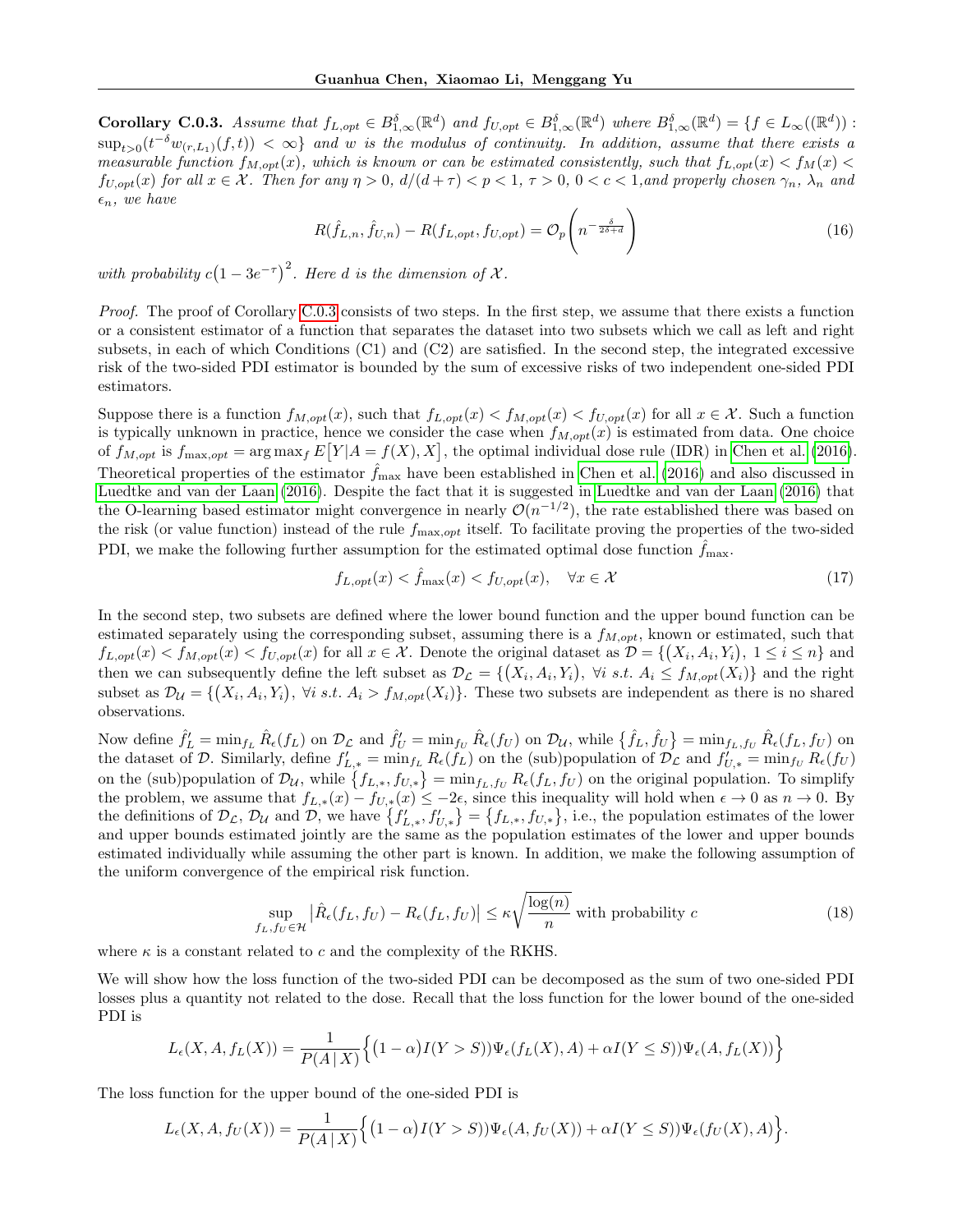And the loss function for the two-sided PDI is

$$
L_{\epsilon}(X, A, f_L(X), f_U(X)) = \frac{1}{P(A \mid X)} \Big\{ (1 - \alpha)I(Y > S)) \Psi_{\epsilon}^{out}(f_L(X), A, f_U(X)) + \alpha I(Y \le S)) \Psi_{\epsilon}^{in}(f_L(X), A, f_U(X)) \Big\}.
$$

It follows that the difference between the two-sided loss and the sum of the one-sided losses is a constant which does not contain the bound functions, under the assumption that  $f_{L,*}(x) - f_{U,*}(x) \leq -2\epsilon$ .

$$
L_{\epsilon}(X, A, f_L(X), f_U(X)) - L_{\epsilon}(X, A, f_L(X)) - L_{\epsilon}(X, A, f_U(X))
$$
  
= 
$$
\frac{1}{P(A|X)} \Big\{ (1 - \alpha)I(Y > S)\Psi_{\epsilon}(A, f_U(X)) + \alpha I(Y \le S)(\Psi_{\epsilon}(f_U(X), A) - 1) \Big\} - L_{\epsilon}(X, A, f_U(X))
$$
  
= 
$$
\frac{-1}{P(A|X)} \Big\{ \alpha I(Y \le S) \Big\}
$$

Combined with Corollary [C.0.2,](#page-18-0) we have

<span id="page-20-0"></span>
$$
R(\hat{f}_L, \hat{f}_U) - R(f_{L,opt}, f_{U,opt}) \le R_{\epsilon_n}(\hat{f}_L, \hat{f}_U) - R_{\epsilon_n}(f_{L,opt}, f_{U,opt}) + 2C\epsilon_n
$$
  
\n
$$
\le R_{\epsilon_n}(\hat{f}_L, \hat{f}_U) - R_{\epsilon_n}(f_{L,*}, f_{U,*}) + 2C\epsilon_n
$$
  
\n
$$
\le R_{\epsilon_n}(\hat{f}'_L, \hat{f}'_U) - R_{\epsilon_n}(f_{L,*}, f_{U,*}) + 2C\epsilon_n + 2\kappa \sqrt{\frac{\log(n)}{n}}
$$
  
\n
$$
= R_{\epsilon_n}(\hat{f}'_L) - R_{\epsilon_n}(f'_{L,*}) + R_{\epsilon_n}(\hat{f}'_U) - R_{\epsilon_n}(f'_{U,*}) + 2C\epsilon_n + 2\kappa \sqrt{\frac{\log(n)}{n}}
$$
\n(19)

with probability c as  $n \to \infty$ . The probability c comes from the inequality [\(18\)](#page-19-1). The first inequality of [\(19\)](#page-20-0) is guaranteed by Theorem [C.0.1.](#page-16-0) The second inequality is from the definition of  $f_{L,*}$  and  $f_{U,*}$ . The third inequality is from the assumption [\(18\)](#page-19-1). The coefficient is  $2 \times \kappa$  as the uniform bound has to be applied twice because the definitions of  $\hat{f}_L$  and  $\hat{f}_U$  only guarantee  $\hat{R}_{\epsilon_n}(\hat{f}_L, \hat{f}_U) < \hat{R}_{\epsilon_n}(\hat{f}'_L, \hat{f}'_U)$  but not  $R_{\epsilon_n}(\hat{f}_L, \hat{f}_U) < R_{\epsilon_n}(\hat{f}'_L, \hat{f}'_U)$ . The last equality is from the decomposition of the two-sided loss and the equivalence of  $\{f'_{L,\ast}, f'_{U,\ast}\}\$  and  $\{f_{L,\ast}, f_{U,\ast}\}.$ 

The theorem follows by applying [\(14\)](#page-15-0) twice, because  $\hat{f}'_L$  and  $\hat{f}'_U$  are independently estimated on two nonoverlapping datasets  $\mathcal{D}_{\mathcal{L}}$  and  $\mathcal{D}_{\mathcal{U}}$ . That is,  $R_{\epsilon_n}(\hat{f}'_L) - R_{\epsilon_n}(f'_{L,*})$  is independent with  $R_{\epsilon_n}(\hat{f}'_U) - R_{\epsilon_n}(f'_{U,*})$ . The uniform bound [\(18\)](#page-19-1) and Theorem [4.3](#page-5-1) hold simultaneously with a probability of at least  $c(1-3e^{-\tau})^2$ . Here  $\epsilon_n$ only shows up in the term  $2C\epsilon_n$ . Hence by choosing  $\epsilon_n = \mathcal{O}(n^{-\frac{\delta}{2\delta+d}})$ , it will not impact the convergence rate. The term  $2\kappa\sqrt{\frac{\log(n)}{n}}$  $\frac{\overline{s(n)}}{n}$  corresponds to the convergence rate of  $\mathcal{O}(\sqrt{\frac{\log n}{n}})$ . Hence, [\(19\)](#page-20-0) is dominated either by the first two risk terms or by  $2\kappa\sqrt{\frac{\log(n)}{n}}$  $\Box$  $\frac{\zeta(n)}{n}$ .

## D ADDITIONAL SIMULATIONS WITH NO CONFOUNDING COVARIATES

In this section, we consider scenarios similar to those in the main paper except that there is no confounding. In particular, the treatment A of the training data follows a uniform distribution Unif(−2, 2) (i.e., independent of  $X$ ) while other data generating mechanisms are the same as in the main paper. We repeat each setting for 100 times and report results by evaluating the empirical risks on corresponding independent testing data sets with sample sizes of 10000. Similar to the settings with confounding, our methods perform better than the competitive methods.

# E MORE BACKGROUND ABOUT THE HBA1C CONTROL STUDY

Hemoglobin is an iron-containing oxygen which transports protein in the red blood cells. HbA1c, the most abundant minor hemoglobin in the human body, is formed when glucose accumulates in red blood cells and binds to the hemoglobin. This process occurs slowly and continuously over the lifespan of red blood cells, which is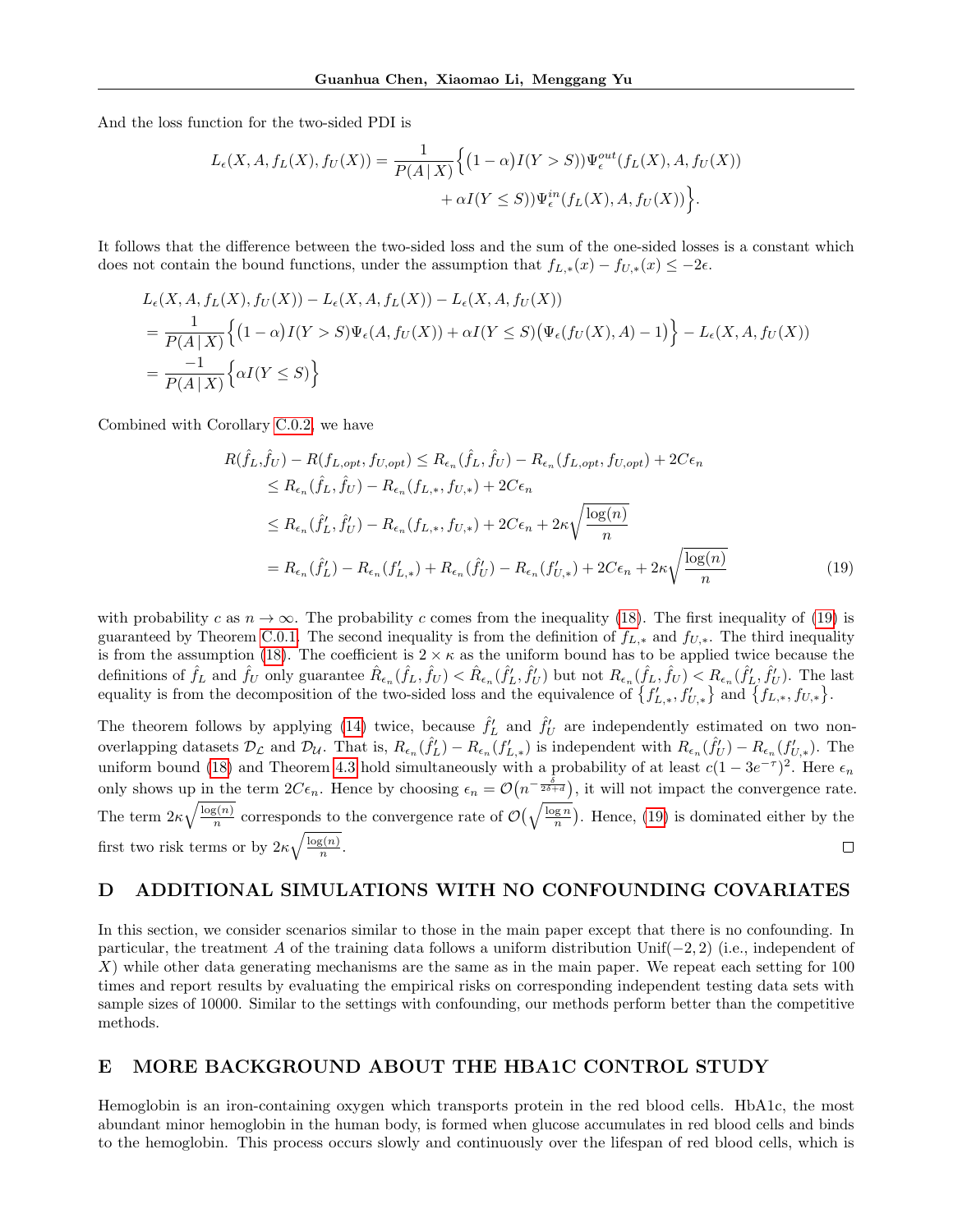Guanhua Chen, Xiaomao Li, Menggang Yu

|              | n          |    | $\frac{1}{2}$<br>L-O-Learning | "The second second second second commodation of the second<br>G-O-Learning | Logistic     | <b>SVM</b>   | $\rm RF$     |
|--------------|------------|----|-------------------------------|----------------------------------------------------------------------------|--------------|--------------|--------------|
| Scenario 1   | <b>200</b> | 10 | 0.137(0.008)                  | 0.132(0.011)                                                               | 0.154(0.024) | 0.139(0.011) | 0.136(0.008) |
| $\sigma^2=9$ | <b>200</b> | 50 | 0.157(0.014)                  | 0.133(0.011)                                                               | 0.185(0.023) | 0.181(0.043) | 0.135(0.012) |
|              | 400        | 10 | 0.128(0.006)                  | 0.126(0.006)                                                               | 0.132(0.011) | 0.129(0.006) | 0.130(0.009) |
|              | 400        | 50 | 0.154(0.006)                  | 0.128(0.007)                                                               | 0.174(0.022) | 0.142(0.008) | 0.129(0.008) |
| Scenario 2   | <b>200</b> | 10 | 0.136(0.008)                  | 0.130(0.011)                                                               | 0.153(0.022) | 0.138(0.011) | 0.133(0.012) |
| $\sigma^2=9$ | <b>200</b> | 50 | 0.159(0.013)                  | 0.134(0.010)                                                               | 0.194(0.024) | 0.226(0.037) | 0.139(0.017) |
|              | 400        | 10 | 0.129(0.005)                  | 0.123(0.006)                                                               | 0.132(0.012) | 0.127(0.005) | 0.124(0.005) |
|              | 400        | 50 | 0.156(0.007)                  | 0.126(0.008)                                                               | 0.180(0.026) | 0.144(0.008) | 0.127(0.004) |

Table 2: Empirical risk  $R(\hat{f}_L)$  (with SD) under settings without confounding covariates

120 days on average. This makes HbA1c an ideal biomarker of long-term glycemic control. Patients who are susceptible to high blood glucose are usually recommended to have their HbA1c levels regularly measured and recorded.

HbA1c test, since became commercially available in 1978, has been one of the standard tools for monitoring diabetes progression. American Diabetes Association (ADA) recommended using A1c measurement in 1988. The Diabetes Control and Complications Trial (DCCT) demonstrated its importance as a predictor of diabetes-related outcomes, and the ADA started recommending specific A1c targets in 1994 [\(Little et al., 2011\)](#page-9-24). In 2010, ADA added HbA1c≥ 6.5% as a criterion for diabetes diagnosis. The prevalence of HbA1c test can be partially explained by its clinic convenience. As HbA1c is unaffected by acute perturbations in glucose levels, there is no need for fasting or timed samples. For people without diabetes, the normal range for the HbA1c level is between 4% and 5.6%. HbA1c levels between 5.7% and 6.4% imply a higher chance of getting diabetes. Levels of 6.5% or higher indicate the presence of diabetes.

Despite the popularity of HbA1c tests, HbA1c may not reflect the real progression of diabetes given various conditions that patients are predisposed to. Interfering factors may lead to false results of HbA1c tests [\(Radin,](#page-9-25) [2014\)](#page-9-25). In some cases, the direction of bias is predictable while in other cases not. For instance, HbA1c can be falsely elevated by iron deficiency anemias, vitamin B-12 anemias, folate deficiency anemias, asplenia and other conditions associated with decreased red cell turnover [\(Nitin, 2010\)](#page-9-26). HbA1c measures may be lower for patients with conditions that shorten the life of the red blood cell or increase its turnover rate [\(Freedman et al., 2010\)](#page-9-27), including acute and chronic blood loss, hemolytic anemia, splenomegaly and end-stage renal disease. While in some other cases, the direction of bias is not always easily predictable. For example, the complex interplay of glycemic control and other treatments, such as erythropoietin therapy and the treatment of uremia may influence HbA1c level in a more case-by-case way [\(Radin, 2014\)](#page-9-25).

Due to the susceptibility of HbA1c measures to various medical and physiological factors, HbA1c measures reflect glycemia differently for different patients. Therefore, the recommendation of a single HbA1c control level for all the patients may not always be desirable. A lower glycemic level is not always better, and over-controlling glycemia can lead to faint or compromised life quality. Especially for patients who are older, with severe complications, or in the phase of early post-surgery rehabilitation, HbA1c is not supposed to be controlled for them as low as for younger and healthier patients.

As a response to the progress in medical research, the idea of glucose control has been evolving over time. In the past, an HbA1c of 7% was considered the golden rule of health for everyone. In recent years, however, the importance of a patient-centered approach to managing HbA1c levels has been recognized, which may better correspond to the patient's needs for diabetes management and their personal conditions and preferences. To fill this gap, we introduce the HbA1c dataset to study the relationship between HbA1c control and the events of diabetic patients. Specifically, the sample is a subset of a type II diabetes dataset which is drawn from a large Midwestern multi-specialty physician and patient group. Electronic Health Record (EHR) datasets are merged with Medicare claim data to obtain laboratory records, information on primary care visits, and medication history. All patients have been tracked for a specific time period from the first quarter of 2003 to the fourth quarter of 2011. The full observational records are not available for the majority of patients.

Patients identified with diabetes must have at least 1 inpatient or SNF Medicare claim or at least two carrier claims for diabetes, which should be less than 2 years apart. The diagnosis is defined by one or more of the